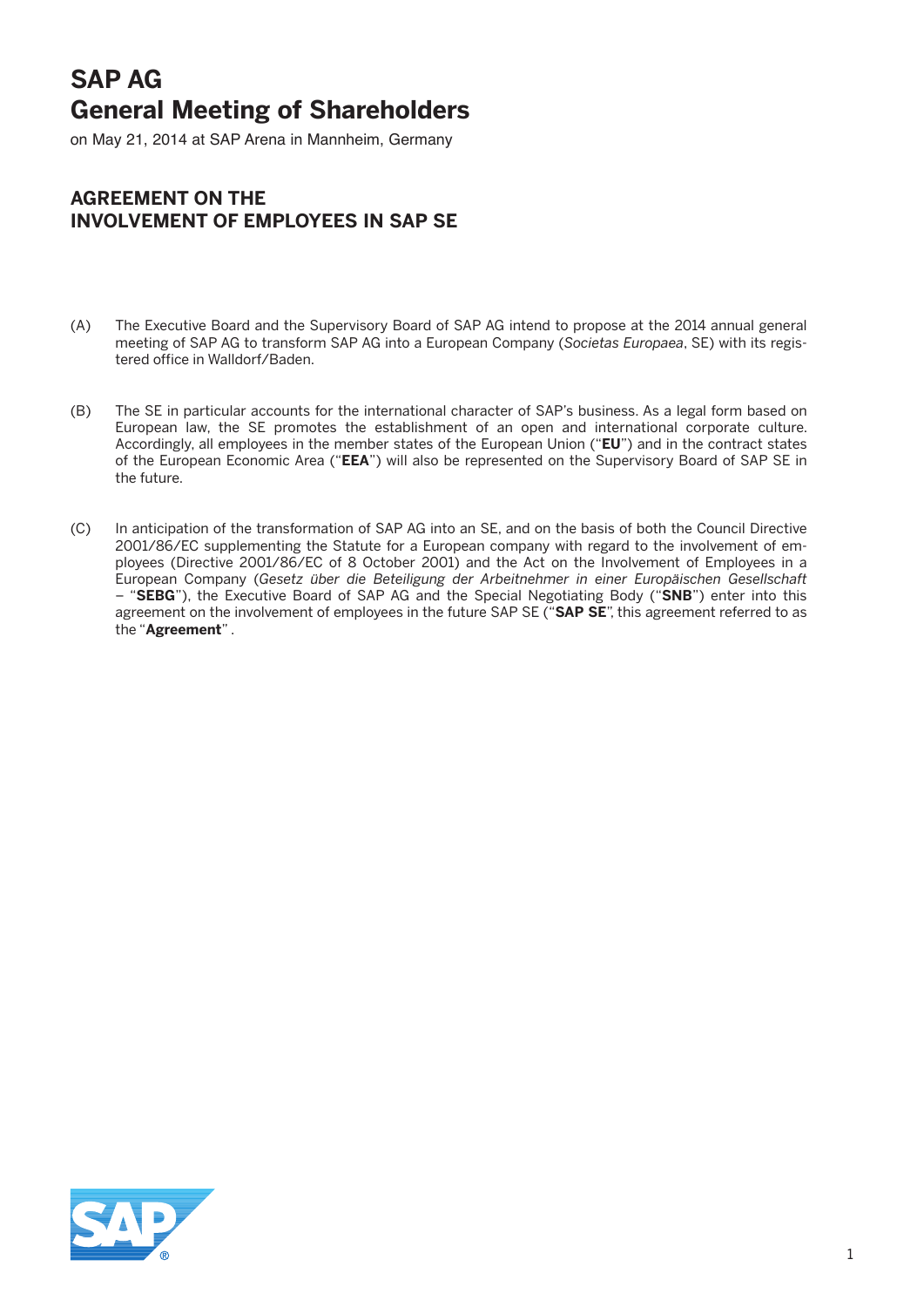## **Part I: SE Works Council**

#### **1 Establishment, Scope and Competence**

1.1 Establishment of an SE Works Council and Scope

 To ensure the right to information and consultation of the employees employed within the Scope of this Agreement at SAP SE, its subsidiaries with registered office within the Scope of this Agreement, and the establishments of SAP SE and its subsidiaries located within the scope of this Agreement ("**SAP Employees**"), an SE Works Council is to be established at the SAP SE headquarters. Information and consultation shall be the responsibility of the central Management of SAP SE.

 For the purpose of this Agreement, subsidiaries shall mean all companies in which SAP SE directly or indirectly holds the majority of voting rights and the companies that are fully consolidated by SAP SE ("**Subsidiaries**"; SAP SE and its Subsidiaries together the "**SAP Group**").

 "**Scope of this Agreement**" shall mean the territory of the member states of the EU and of the contract states of the EEA (such member states and contract states each referred to individually as the "**Country**" or jointly as the "**Countries**").

 The SE Works Council may invite SAP employees from outside the Scope of this Agreement as guests, attending virtually.

 "**Central Management**" of SAP SE shall mean the Executive Board of SAP SE or the management level within SAP Group that is in charge of or entrusted with a matter and its respective representatives.

1.2 Competence

 Subject to the provisions following hereinafter, the SE Works Council shall be competent for the involvement of SAP Employees in matters which affect at least two Countries within the Scope of this Agreement ("**Transnational Matters**").

#### **2 Composition, Membership and Allocation of Seats**

- 2.1 Composition
	- 2.1.1 Each Country within the Scope of this Agreement in which the SAP Group employs employees shall be represented on the SE Works Council by one member.

 In case a Country has less than 10 employees it may request to be represented on the SE Works Council by another Country. Whenever a Country represents another Country the numbers of the represented employees are added to the representing Country. The number of employees is taken into account when calculating the number of seats for the representing Country. The vote of the represented Country is not allocated to the representing Country.

Further regulations regarding the representation by another Country are laid down in Annex 2.

 For each share of employees in one Country which accounts for 10% of the total number of SAP Employees within the Scope of this Agreement, one additional member from such Country shall be elected or appointed as a member of the SE Works Council.

 For this purpose, the number of SAP Employees as at the end of the calendar quarter preceding the commencement of the elections to the SE Works Council is decisive.

 The Central Management shall request every Country to appoint members to the SE Works Council. To this end, a member of the Executive Board shall draft a communication together with the Chairperson of the SNB/SE Works Council which shall be sent to Countries determined by the SNB/SE Works Council.

2.1.2 These rules shall apply *mutatis mutandis*, if Countries join the EU or the EEA. These Countries shall be entitled to appoint representatives to the SE Works Council pursuant to the provisions of this Agreement.

 In case of a mutual agreement between the Central Management and the SE Works Council, other Countries outside the Scope of this Agreement may be entitled to elect or appoint representatives to the SE Works Council.

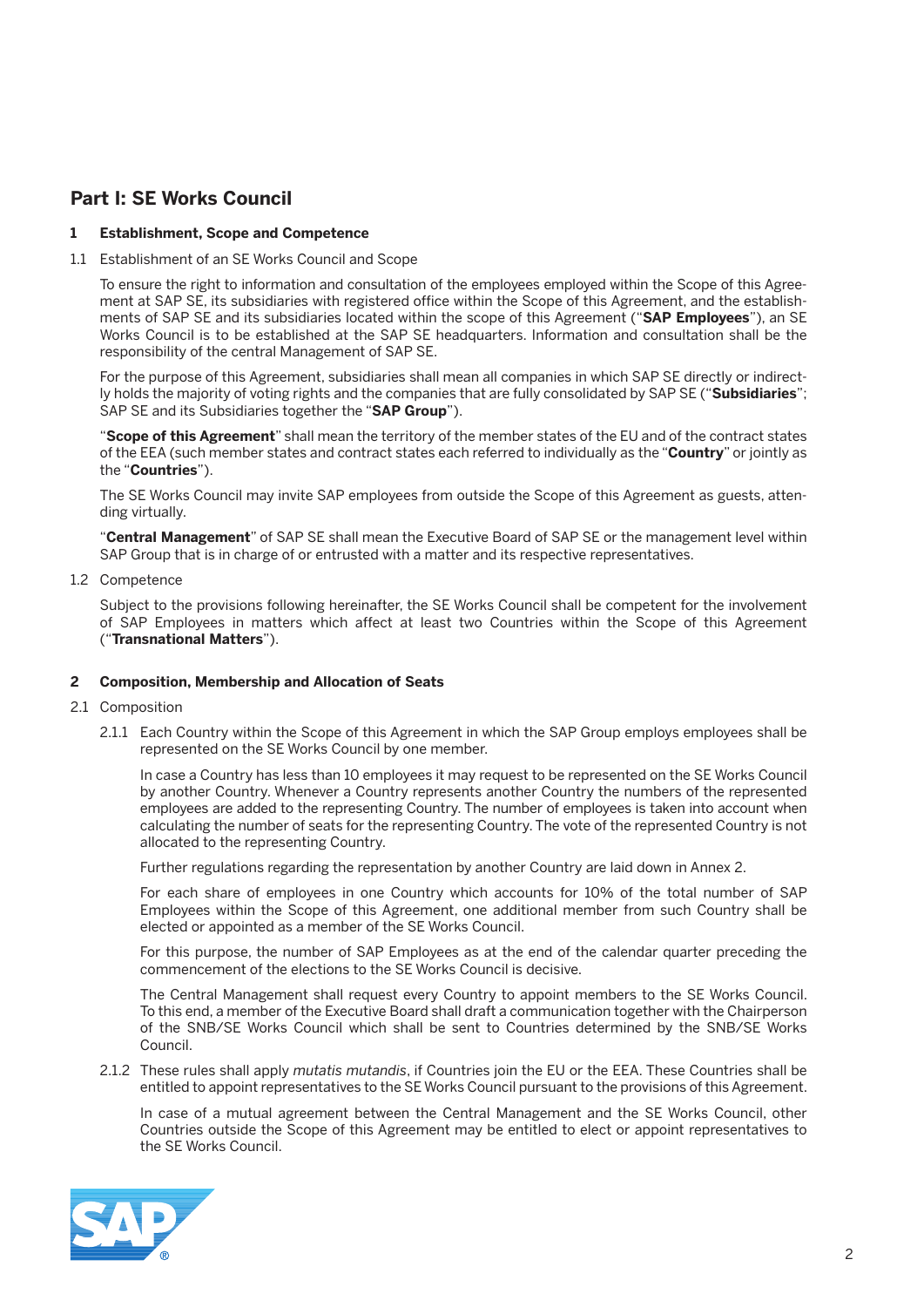#### 2.2 Review of the Composition

 Every two years after the entry into effect of this Agreement or in case of acquisitions or disposals, the Central Management of SAP SE shall review whether changes have occurred in the number of SAP Employees in the Countries within the Scope of this Agreement as at the end of the calendar quarter preceding the review and shall inform the Select Committee (Part I Clause 5) of the result of such review. If, according to the result of this review, a different composition of the SE Works Council is required, the Select Committee shall initiate reelections or re-appointments, for the remaining term of office of the SE Works Council, of all SE Works Council members from the Countries where the number of SE Works Council Members is to be adjusted.

 Any elections and appointments required in connection with the adjustment of the composition of the SE Works Council shall be completed before the next Q3 Meeting pursuant to Part I Clause 3.2.

 The office of the newly elected or appointed members of the SE Works Council shall commence at the beginning of the first meeting following the re-election or re-appointment and, at the same time, the office of the previous members from the Countries in which adjustment related re-elections or re-appointments were made terminate; the office of the newly elected or newly appointed members of the SE Works Council shall expire upon the end of the SE Works Council's regular term of office (Part I Clause 2.6).

2.3 Appointment or Election of Members of the SE Works Council, Communication

 Only SAP Employees are eligible to be members of the SE Works Council. The election or appointment of members of the SE Works Council is subject to the respective provisions of the Countries for which they are elected or appointed.

 If there are no national provisions regulating SE Works Council elections or appointments, the same rules as for the SNB elections apply.

 The elections and appointments to the first SE Works Council shall be initiated by the Executive Board of SAP SE directly after entry into effect of this Agreement; the Select Committee shall be responsible for initiating the elections and appointments to subsequent SE Works Councils.

 The Executive Board of SAP SE shall be informed in writing and without undue delay of the names of the members appointed or elected to the SE Works Council.

The Executive Board of SAP SE shall publish the election results for the SE Works Council.

 The SAP SE Executive Board is required to notify the local managements of the names and legal status of the elected members and substitute members.

2.4 The Allocation of Seats on the first SE Works Council

Based on Part I Clause 2.1, the allocation of seats on the first SE Works Council is as set out in Annex 1.

2.5 Substitute Members

 For each member, a substitute member shall be determined in accordance with Part I Clause 2.3. If a member of the SE Works Council is prevented from attending a meeting, the respective substitute member shall be invited.

2.6 Term of Office of the SE Works Council

 The SE Works Council shall be elected for four years. The term of office commences on the day of the constitutive meeting of the respective SE Works Council. The term of office of the SE Works Council expires only upon the day of the constitutive meeting of the new SE Works Council. Re-appointments and re-elections of the members of the SE Works Council are permitted.

 Notwithstanding any other cases provided for in this Agreement and by law, the office of an SE Works Council member ends prematurely

- (a) upon resignation;
- (b) upon the SE Works Council member leaving the SAP Group or upon the company leaving the SAP Group with which the employment relation of the SE Works Council member exists;
- (c) upon assuming a permanent position in another Country.

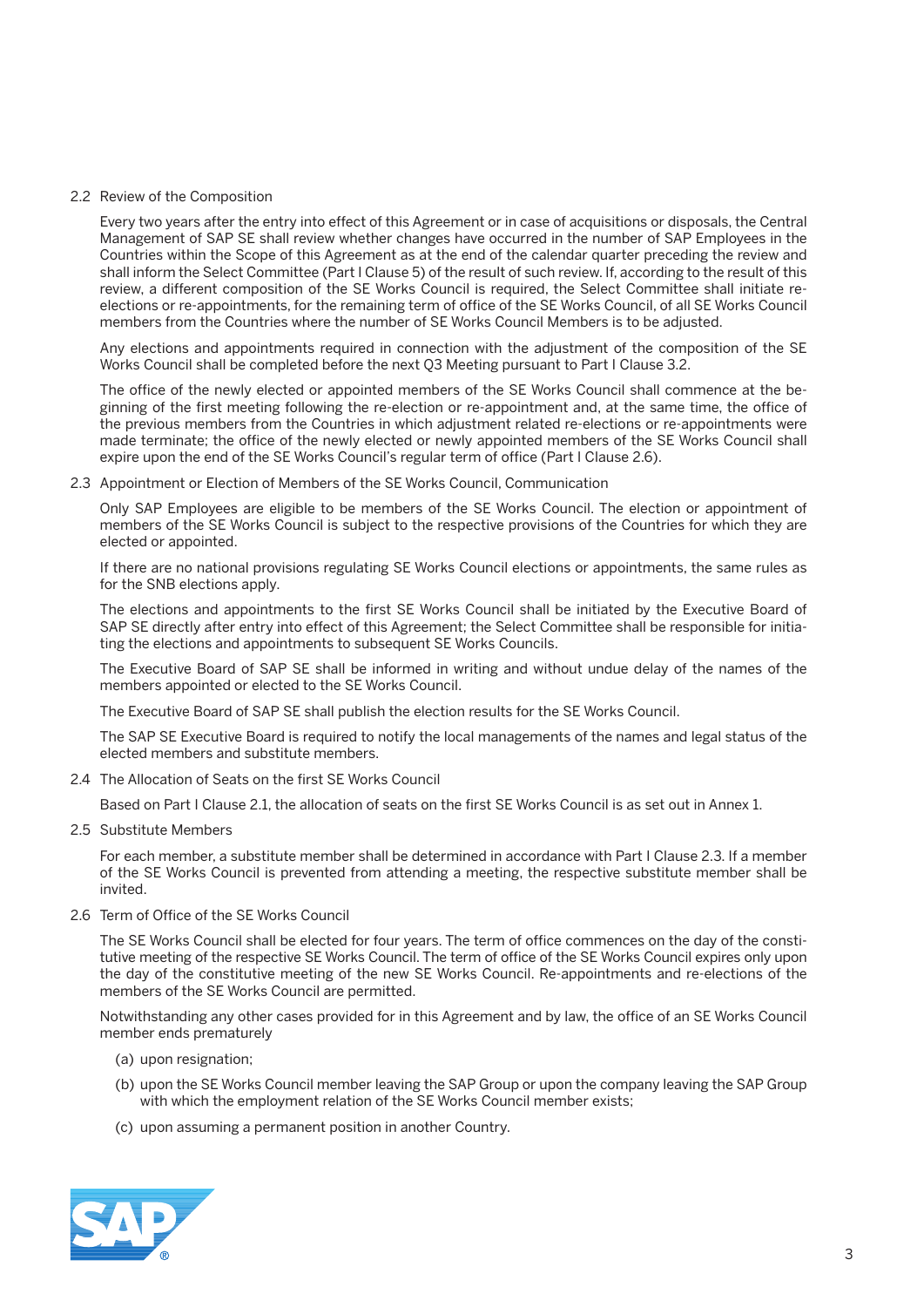The substitute member elected or appointed for the SE Works Council member prematurely losing office shall replace such SE Works Council member for the remaining period of office of the SE Works Council, unless the loss of office is due to an adjustment of the composition of the SE Works Council pursuant to Part I Clause 2.2.

 If an SE Works Council member is with its agreement temporarily transferred to a Country outside the Scope of this Agreement, its elected or appointed substitute member shall replace it for the term of the transfer. This applies also if the SE Works Council member is with his/her consent temporarily reallocated to a Country within the Scope of this Agreement, provided he/she declares in text form vis-à-vis the SE Works Council's Chairperson not to be able to perform his/her office for the term of the reallocation. To the extent that mandatory national law conflicts with these regulations, national law shall remain unaffected.

#### 2.7 Challenging the Appointment or Election, Assertion of Nullity

 The appointment or election of a member or substitute member of the SE Works Council may be challenged if material provisions on the appointment or election of members of the SE Works Council have been violated and such violation has not been remedied, unless such violation could not possibly have changed or influenced the results of the election or appointment.

Eligibility to challenge is limited to:

- (i) the employees' representative bodies represented in the election or appointment committee
- (ii) in the case of direct vote, at least three employees eligible to vote;
- (iii) the nominating unions;
- (iv) the SE Works Council; and
- (v) the Executive Board of SAP SE.

 Any action must be brought within one month from the publication of the result of the election or appointment pursuant to Part I, Clause 2.3. There shall be no term for the assertion of invalidity. The Labor Court in Mannheim shall have exclusive jurisdiction.

SAP SE shall bear all associated costs.

2.8 Removal from Office

 The Executive Board of SAP SE or the SE Works Council may apply for the exclusion of a member from the SE Works Council because of a serious breach of his or her duties as a member of SE Works Council to Mannheim Labor Court. The membership shall end upon the legally valid notice of the exclusion of the member by the competent Labor Court. SAP SE shall bear all associated costs.

#### **3 Meetings of the SE Works Council**

3.1 Constitutive Meetings of the SE Works Council

 After having been informed of the members of the SE Works Council (Part I Clause 2.3), but no later than twelve weeks after initiating the elections or appointments for the first SE Works Council, the Executive Board of SAP SE shall invite to the constitutive meeting of the first SE Works Council within six weeks, at the registered office of SAP SE. Constitutive meetings of subsequent SE Works Councils shall be held at the beginning of the first meeting after the new SE Works Council has been elected or appointed.

 During the constitutive meeting, the SE Works Council shall elect a Chairperson and a deputy from its members as well as an Select Committee (Part I Clause 5.1).

The constitutive meeting may last an extra-day in order to prepare and organize itself.

3.2 Meetings

The SE Works Council shall meet for four meetings in total per calendar year at the registered office of SAP SE.

 One of these four meetings shall be held immediately before the annual general meeting of SAP SE; as a general rule, this meeting shall take four days, the arrival before and the departure after this meeting being included in such period. The other three meetings shall, as a rule, take three days, the arrival and the departure also being included in such period.

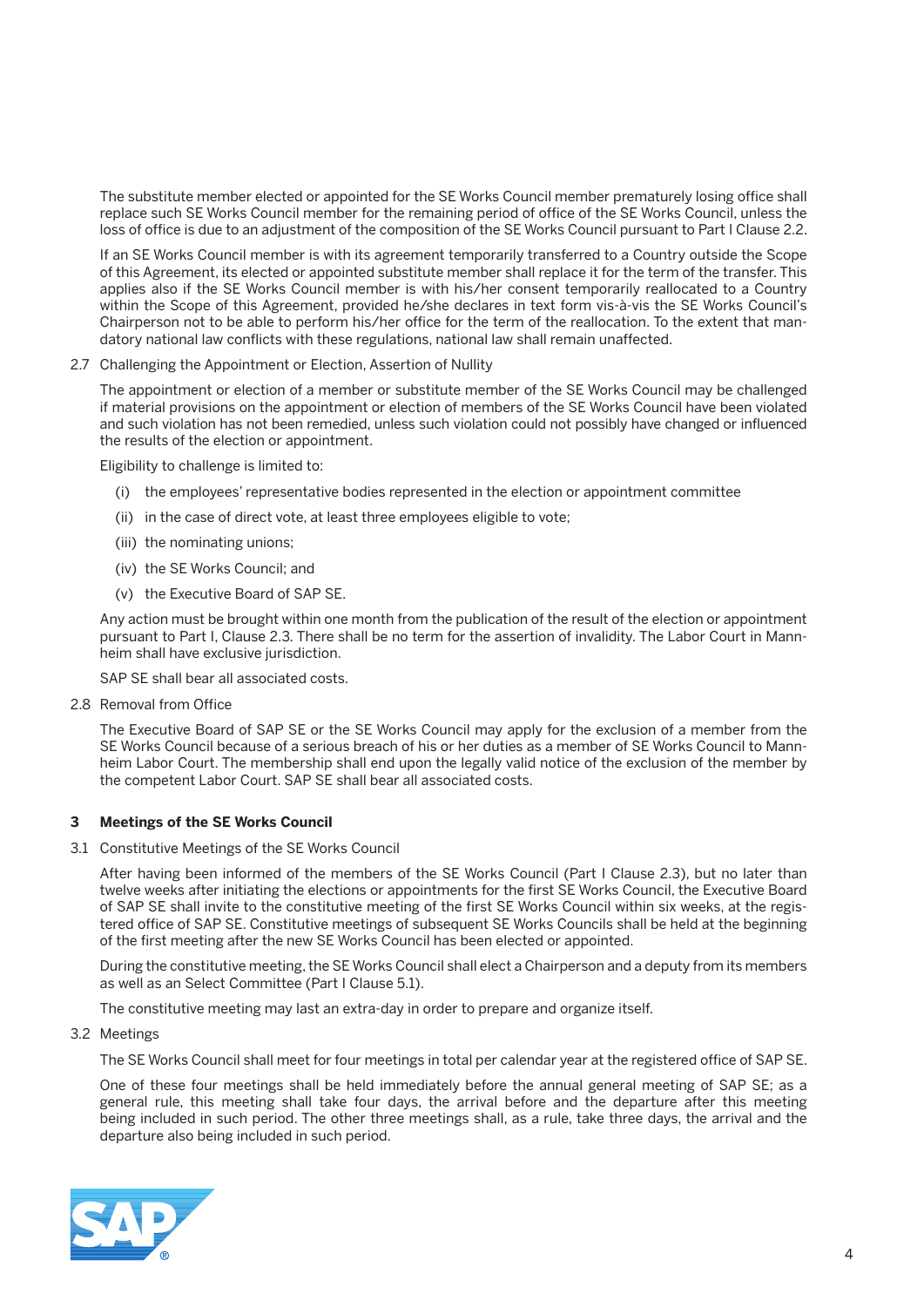The Select Committee shall invite to the meetings. The Select Committee and the Central Management of SAP SE shall agree on the exact meeting date and the agenda of the meetings in due time.

3.3 Participation of the Executive Board of SAP SE

 The Central Management of SAP SE shall participate in the meetings of the SE Works Council to the extent provided for in this Agreement or if so agreed between the SE Works Council and the Central Management.

 In the meetings, the Central Management of SAP SE shall generally be represented by the Executive Board member responsible for labor and social affairs or her or his representative from Human Resources.

3.4 Participation of Employees' Representatives on the Supervisory Board of SAP SE

 The employees' representatives on the Supervisory Board of SAP SE shall be entitled, upon invitation by the Select Committee, to participate in individual meetings of the SE Works Council or in respect of particular agenda items.

3.5 Participation of Representatives of European Trade Unions

 The SE Works Council may invite trade union officials represented in the SAP Group or representatives of the respective umbrella organizations to the SE Works Council's meetings. Such guest must submit to the same obligations of secrecy and confidentiality as they apply to experts and interpreters by virtue of Section 41 SEBG.

3.6 Participation of Executives

 The SE Works Council may invite SAP SE executives to attend the meetings of the SE Works Council and/or individual agenda items.

3.7 Non-public Meetings

 The meetings of the SE Works Council are not public. While the SE Works Council is in session, contents or results of the information and consultation process must not be disclosed.

3.8 Country Meetings

 If a Country represented in the SE Works Council has no common national employee representative body, joint meetings of the individual employee representative bodies of the respective Country may be held at a national level, in order to prepare for or follow-up on SE Works Council meetings. These meetings shall be limited to the required extent. The meetings shall not constitute a consultation and decision-making body for national matters.

#### **4 Resolutions of the SE Works Council, internal Organization**

4.1 Quorum

 The SE Works Council shall constitute a quorum if at least half of its appointed or elected members are present and the present members also represent the majority of the SAP Employees represented in the SE Works Council.

- 4.2 Resolutions
	- 4.2.1 Adoption of resolutions with "double majority"

 The following resolutions of the SE Works Council shall be adopted with the majority of its appointed or elected members, which shall also include the majority of the total SAP Employees represented in the SE Works Council ("**Double Majority**"):

- (a) election of the Chairperson of the SE Works Council and his/her deputy;
- (b) election of the three other members of the Select Committee;
- (c) approval of rules of procedure for the SE Works Council and the Select Committee;
- (d) appointment of the employees' representatives on the Supervisory Board of SAP SE;
- (e) resolutions concerning the challenge of the election or appointment of a member of the SE Works Council or the institution of removal proceedings according to Part I Clause 2.8;
- (f) notice of termination of this Agreement.

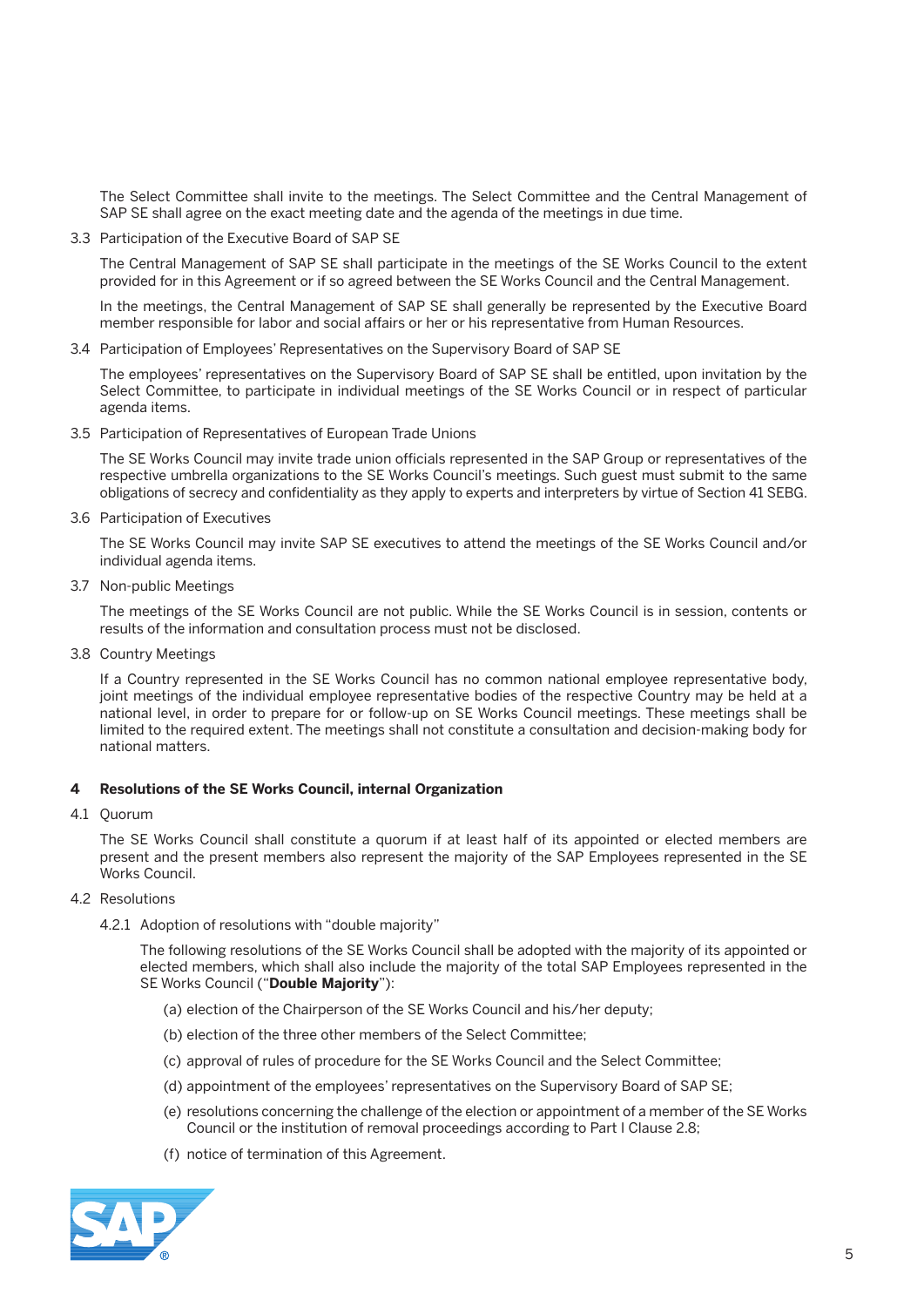The number of SAP Employees at the time of the last review (Part I Clause 2.2) is decisive. As long as a Country does not have an appointed or elected member in the SE Works Council, the respective employees shall be deemed not represented. Part I Clause 2.1.1 is not affected.

 If a Country is represented by several members of the SE Works Council, each member from such Country shall represent an equal number of employees.

4.2.2 Adoption of resolutions with "simple majority"

 In all other cases, unless otherwise provided for in this Agreement, resolutions of the SE Works Council shall be adopted with the majority of its appointed or elected members ("**Simple Majority**").

4.3 Recording of Resolutions

 Resolutions of the SE Works Council will be recorded in written form. The SE Works Council will provide Central Management with all resolutions as required by this Agreement.

4.4 Internal Rules of Procedure

 The SE Works Council may enact written rules of procedure for the SE Works Council and written rules of procedure for the Select Committee to further address procedural issues not finally regulated in this Agreement.

4.5 Creation of Working Groups

 In coordination with the Central Management, the SE Works Council shall be entitled, upon the initiative of the Select Committee, to establish working groups for addressing certain issues for limited periods of time to ensure and increase effectiveness and expertise of the SE Works Council.

#### **5 Select Committee**

5.1 Composition

 The SE Works Council shall form from amongst its members a committee of five members, to include, apart from the chairperson of the SE Works Council and his/her deputy, three other members of the SE Works Council ("**Select Committee**"). The chairperson of the SE Works Council shall be the chairperson and the deputy chairperson of the SE Works Council shall be the deputy chairperson of the Select Committee.

5.2 Management and Representation

 The Select Committee shall manage the daily affairs of the SE Works Council and shall represent the SE Works Council within the scope of its resolutions. The chairperson of the Select Committee shall manage the daily affairs of the Select Committee and shall represent it within the scope of its resolutions. The chairperson and his/her deputy shall each individually be authorized to accept declarations to be made to the SE Works Council or the Select Committee respectively.

5.3 Quorum and Resolutions

 Unless otherwise provided in the rules of procedure to be adopted by the SE Works Council for the Select Committee, the following shall apply:

- the Select Committee shall constitute a quorum if at least three of its members participate in adopting any resolution;
- the resolutions of the Select Committee shall require a simple majority of its members.

Resolutions shall be proposed in writing.

The Select Committee may also adopt resolutions in virtual meetings respectively.

#### 5.4 Additional Tasks

Additional tasks of the Select Committee include in particular:

- (a) preparing and debriefing of the meetings of the SE Works Council;
- (b) initiating the elections or appointments to the SE Works Council;
- (c) within the scope of its responsibilities, representation in the information and consultation process on exceptional circumstances; and

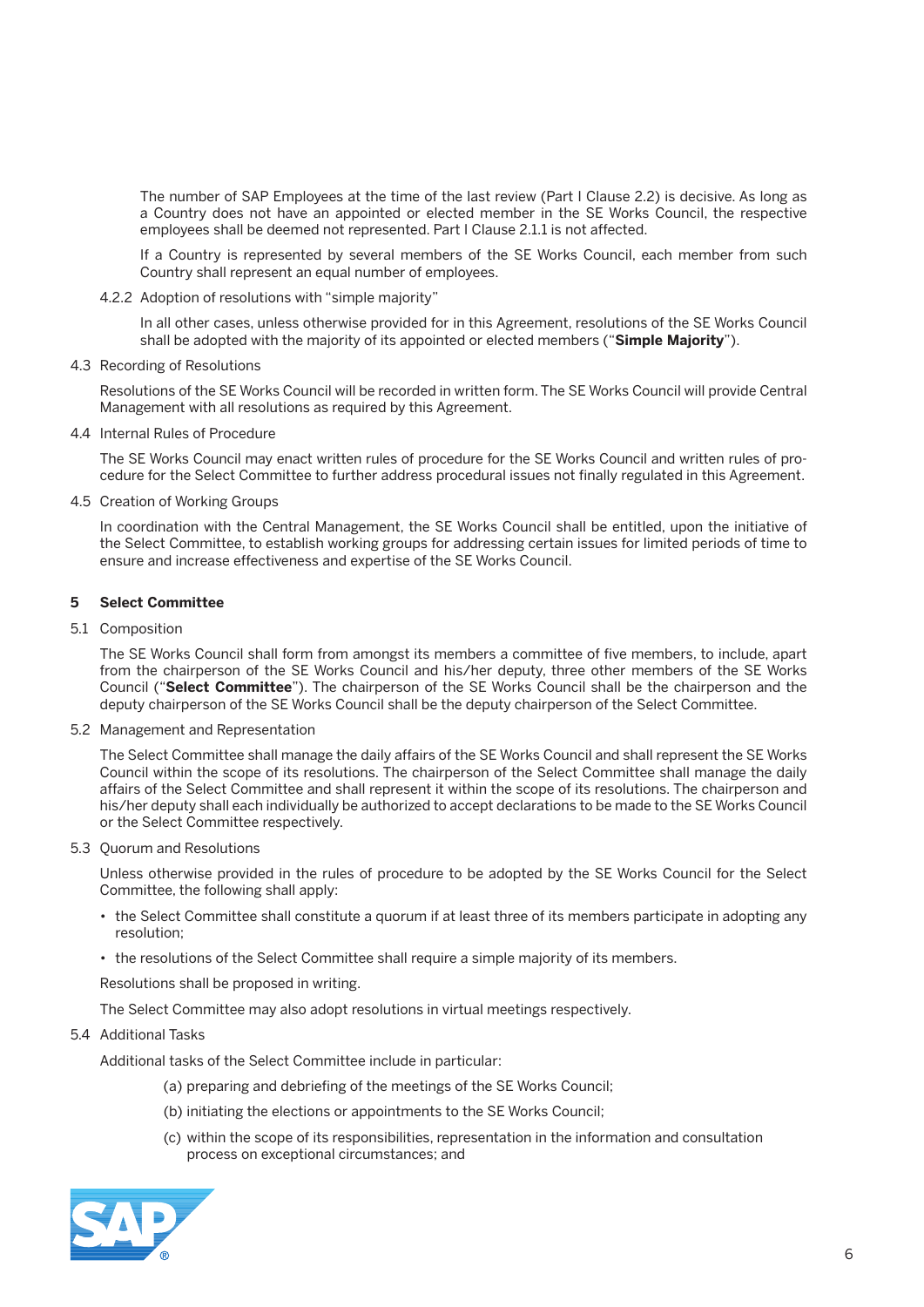(d) carrying out all other tasks assigned to it by this Agreement or by the SE Works Council.

5.5 Meetings of the Select Committee and Meeting Cycles

 The Select Committee shall convene – subject to further meetings required in connection with any information and consultation on exceptional circumstances pursuant to Part I Clause 7 – for one ordinary physical meeting of one day per calendar year. The place of meeting is the registered office of SAP SE. However, the Select Committee shall be entitled to hold this meeting at a different SAP site within the Scope of this Agreement.

 The Select Committee shall be entitled to hold, if necessary, additional meetings per year in the form of telephone or video conferences or by making use of other technical equipment that does not require the members to travel in order to be able to participate.

 The meetings of the Select Committee are not public. While the Select Committee is in session, contents or results of the information and consultation process must not be disclosed; the communication with members of the SE Works Council shall remain unaffected.

#### **6 Information and Consultation of the SE Works Council at the Annual Meetings**

6.1 Principle

 The Central Management of SAP SE shall inform and consult, the SE Works Council in the meetings in respect of the progress of the business and of the prospects of the SAP Group to the extent determined by this Agreement (Part I Clauses 1.1 and 1.2).

6.2 Items of Information and Consultation

 Only the following matters shall be considered matters relating to the progress of the business and the prospects in the meaning of Part I Clause 6.1:

- (a) the strategy of the SE, changes to the strategy of the SE and their impact on the locations,
- (b) the structure of the SE and its economic and financial situation,
- (c) the probable development of the business and of production and sales,
- (d) the situation and probable trend of employment,
- (e) investments and investment programmes,
- (f) substantial changes concerning the organization,
- (g) the introduction of new working methods and processes or substantial changes to existing working methods and processes,
- (h) the relocation of undertakings, establishments or important parts thereof and relocation of the production,
- (i) mergers or split-ups of undertakings or establishments;
- (j) cut-backs or closures of undertakings, establishments or important parts thereof,
- (k) collective redundancies (as defined pursuant to respective national law),
- (l) the compensation structure,
- (m) diversity and demographic trends, as well as
- (n) other matters, to the extent they are presented by the Central Management.

 The SE Works Council shall only be informed and consulted with to the extent the above items constitute Transnational Matters.

- 6.3 The Process of Information and Consultation
	- 6.3.1 Provision of Documentation and Information

 (I) Central Management will provide the SE Works Council via the SE WoC IT Platform referred to in Part I Clause 9.3 with the documents required for the information and consultation process.

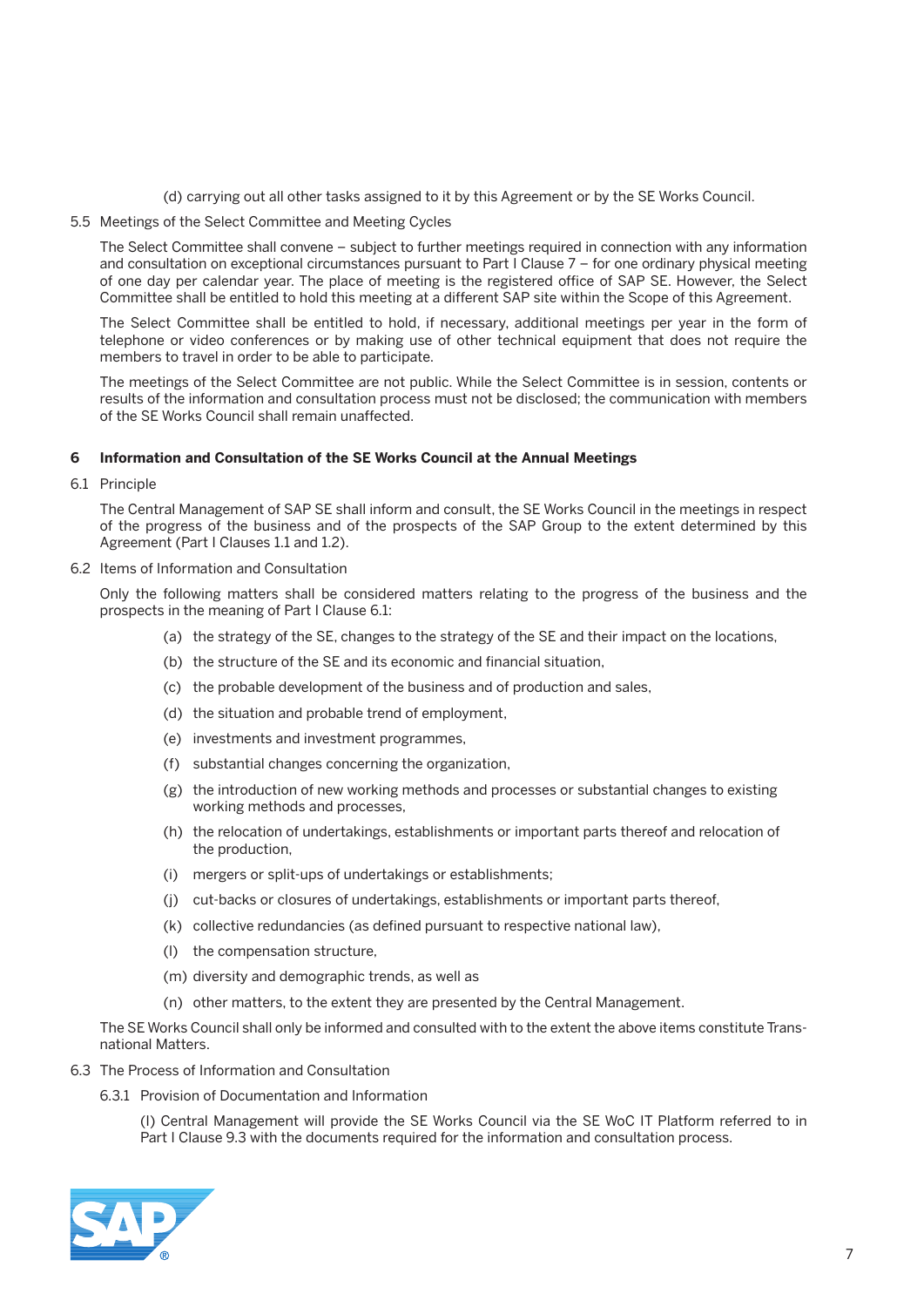A link will be set up for the SE Works Council on the SE WoC IT Platform which allows direct access via the Homepage of SAP SE to all documents accessible for the shareholders for the respective general shareholders' meeting of SAP SE. Further, the SE Works Council shall be provided, through a posting on the SE WoC IT Platform not later than two weeks before the next meeting, with:

- the annual report of the SAP Group;
- the publication of the results of SAP Group for the quarter, half year and year;
- the annual social and personnel report;
- a written report on each of the items set out above in Clause 6.2 in (a) to (n).

 (II) To the extent the report includes measures within the meaning of Clause 6.2 (f) to (k) above, it shall contain:

- a general description of the planned measure;
- • the entrepreneurial reasoning for the planned measure;
- a detailed description of the consequences for affected employees, including a list of the affected Countries and the respective number of employees affected; and
- • a description of the timeframe for the implementation of the measure.

 (III) The SE Works Council may, within the two weeks from the posting of the above material, documents and reports and up to the following meeting, ask questions and make comments. Such questions and comments shall be answered in writing and with reasons by the Central Management of SAP SE without undue delay. The Central Management shall make itself available for comments and answers in the meetings.

6.3.2 Opinion of the SE Works Council and Answer of Central Management

 The SE Works Council is entitled to formulate within one week after a meeting a written opinion on the reports and on the progress of the business and the prospects of the SAP Group, which opinion will be posted on the SE WoC IT Platform. The Central Management of SAP SE shall within a period of one week from the posting of the opinion provide a reasoned response to any such opinion of the SE Works Council. The response of the Central Management to the opinion of the SE Works Council will be posted on the SE WoC IT Platform.

6.3.3 Further Consultation in Exceptional Circumstances

 If the Central Management's response in relation to a subject of information and consultation under Part I Clause 6.2 (h), (j) or (k) does not provide for plan changes which have considered the written opinion of the SE Works Council, the following applies:

- (i) The Select Committee may request another discussion with the Central Management within one week after posting of the response of Central Management. In order to decide about such a request and to prepare a meeting with the Central Management, the Select Committee may come together for a virtual meeting. To such meeting of the Select Committee, the Chairperson of the Select Committee may also invite one member of the SE Works Council from each of the Countries affected by the exceptional circumstances but not represented in the Select Committee. This extraordinary meeting of the Select Committee shall be held as a virtual meeting, unless the Chairperson of the Select Committee, with the consent of SAP SE Central Management, calls a physical extraordinary meeting.
- (ii) A meeting with the Central Management shall take place as a virtual meeting within one week after the request for a meeting. The above Clause 6.3.3 (i) last sentence shall apply accordingly.
- 6.4 Completion of the Information and Consultation Process
	- 6.4.1 The information and consultation process within a Meeting is completed once the one week period for an opinion of the SE Works Council (Part I Clause 6.3.2, first sentence) has expired without the SE Works Council having issued an opinion or once the response of Central Management to an opinion of the SE Works Council has been posted on the SE WoC IT Platform (Part I Clause 6.3.2, second and third sentences).

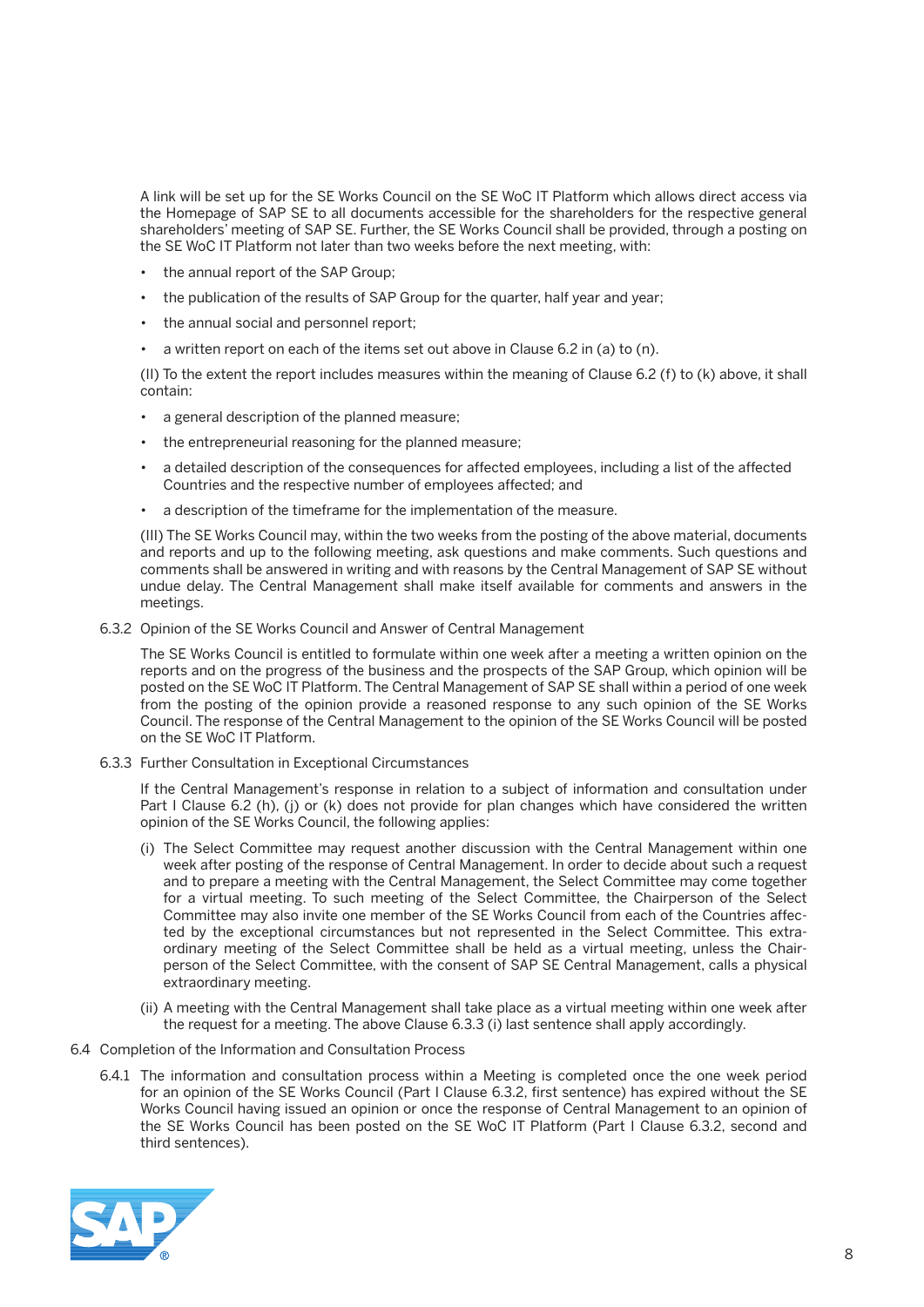In case of a further consultation under Part I Clause 6.3.3 (limited to matters in Clause 6.2 (h), (j) or (k)), the information and consultation process is completed only upon the meeting of the Select Committee and Central Management.

- 6.4.2 The Central Management may not commence with the implementation of any measures until the final completion of the process provided for in Part I Clause 6.4. Irrespective of this, communication activities within an ongoing consultation process are permitted only in coordination with the Select Committee.
- 6.5 Records of Meetings

 A record shall be made of the progress and contents of a Joint Meeting Section of any meeting, to be signed by the Chairperson of the Works Council and by Central Management.

#### **7 Information and Consultation on Exceptional Circumstances**

71 General Provisions

 The Central Management of SAP SE must inform the Select Committee about any and all exceptional circumstances as defined in Clause 7.2 below. The process for the information and consultation of the Select Committee is to be governed by this Clause 7.

 To the extent the planned measures are already a matter of information and consultation of the SE Works Council pursuant to Clause 6, the SE Works Council shall have exclusive responsibility and there shall be no further information and consultation of the Select Committee. The information and consultation process shall be conducted in such case as provided for in Clause 6 of this Agreement.

7.2 Exceptional Circumstances

 Circumstances shall be deemed to be exceptional if the Central Management of SAP SE is unable, due to the urgency of a measure, to obtain the SE Works Council's views on any object subject to the latter's information and consultation pursuant to Part I Clause 6.2 during a meeting in such a timely manner that such views can still be taken into account in the entrepreneurial decision-making process.

- 7.3 The Information and Consultation Process
	- 7.3.1 The information about exceptional circumstances shall be provided in the form of a written Special Report by the Central Management of SAP SE to the Select Committee to be posted on the SE WoC IT Platform. In respect of the substantive requirements of the Special Report, Part I Clause 6.3.1 (second paragraph) shall apply accordingly.

 The Central Management of SAP SE shall inform the chairperson of the Select Committee about the posting of the Special Report on the SE WoC IT Platform at the same time it is being posted.

7.3.2 The Select Committee may, within a period of two weeks of the posting of the Special Report, raise questions and make comments.

 A reasoned response to any questions and comments shall be provided in writing by the Central Management of SAP SE; the Central Management's response shall be posted on the SE WoC IT Platform.

7.3.3 The Chairperson of the Select Committee may call an extraordinary meeting of the Select Committee. Such meeting is to be held immediately after the end of the two-week period pursuant to Part I Clause 7.3.2. To such meeting, the Chairperson may invite one member of the SE Works Council from each of the Countries affected by the exceptional circumstances but not represented in the Select Committee. The extraordinary meeting of the Select Committee shall be held as a virtual meeting, unless the Chairperson of the Select Committee, with the consent of SAP SE's Central Management, calls a physical extraordinary meeting.

 Upon request of the Chairperson of the Select Committee, the Central Management of SAP SE shall participate in the meeting of the Select Committee by virtual means and answer any questions.

 An extraordinary meeting of the Select Committee during the information and consultation process shall not last longer than one day. The Select Committee's members and the representatives of the Countries affected shall be given sufficient time for preparation and debriefing.

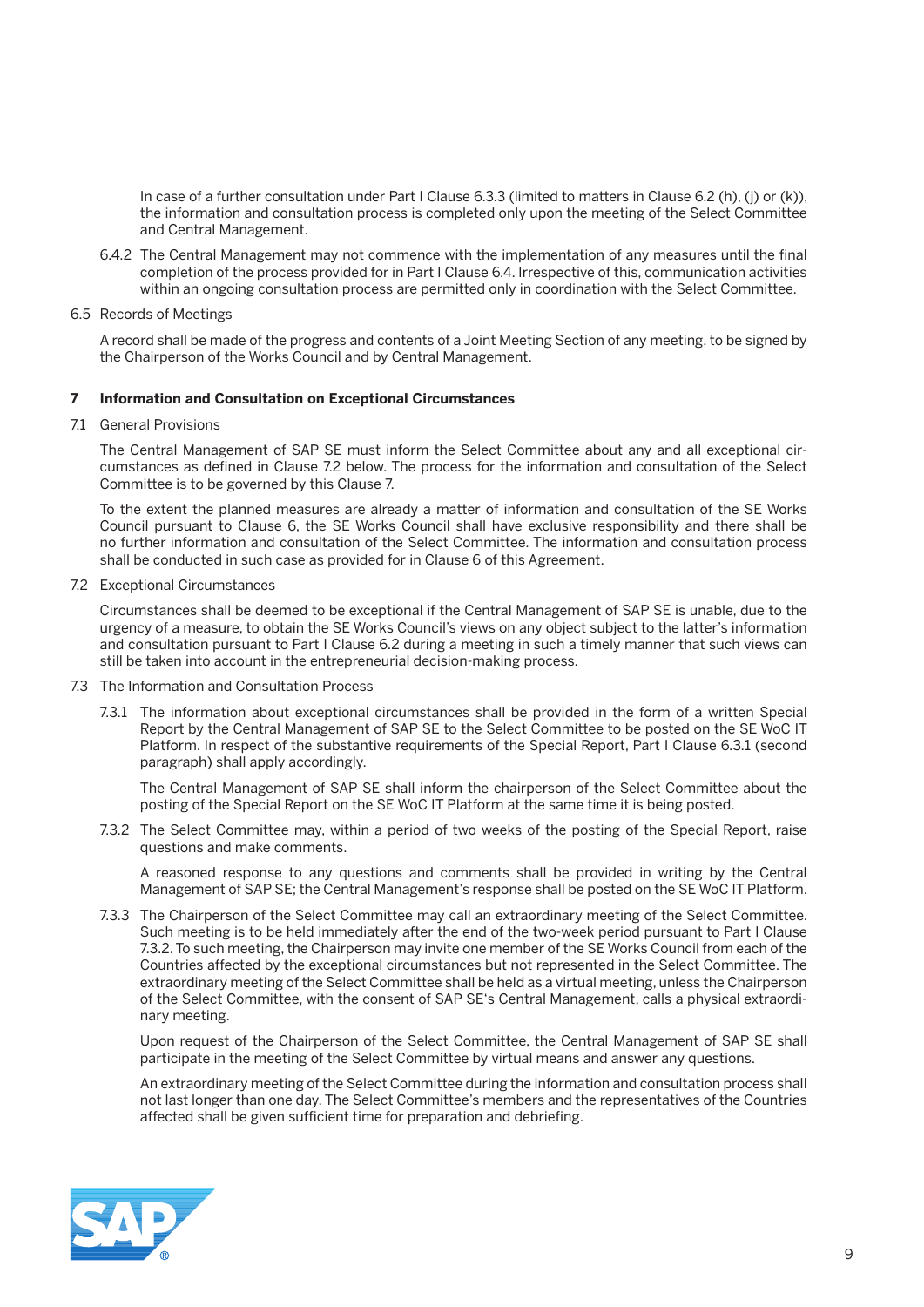- 7.3.4 The Select Committee shall be entitled to formulate a written opinion on the exceptional circumstances, to be posted on the SE WoC IT Platform, until the expiry of one week after the meeting in which the exceptional circumstances have been discussed.
- 7.3.5 The Central Management of SAP SE shall provide a reasoned response to any written opinion of the Select Committee within a period of one week after such opinion of the Select Committee has been posted; the Central Management's response shall be posted on the SE WoC IT Platform.
- 7.3.6 The process of information and consultation on exceptional circumstances will be completed with the posting of the Central Management's response unless the Select Committee, by way of exception, may request a further discussion with the Central Management in accordance with Part I Clause 7.3.7.
- 7.3.7 To the extent that the Central Management's response in respect of any object subject to the SE Works Council's information and consultation pursuant to Part I Clause 6.2 (h), (j) or (k) does not provide for plan changes which have considered the written opinion of the Select Committee, the procedure provided for in Part I Clause 6.3.3 shall apply accordingly. Should the Select Committee subsequently request a further consultation, the information and consultation process shall in such case not be completed unless a further meeting with the Central Management pursuant to Part I Clause 6.3.3 has been held.
- 7.3.8 The provisions of Part I Clause 6.4.2 and Clause 6.5 hereof shall apply accordingly to the process of information and consultation on exceptional circumstances.

#### **8 Information by the SE Works Council or the Select Committee**

- 8.1 The Chairperson initially informs the SAP Employees about the content and outcomes of SE Works Council meetings.
- 8.2 Subsequently, the members of the SE Works Council may inform their respective local employees' representatives in the SAP Group and – to the extent there are no employees' representations – their respective local SAP Employees, e.g. via the respective SAP portal page, about the contents and results of the information and consultation processes.

 If the employee representative body of a certain Country is not empowered to send information to the employees, then the respective SE Works Council member is entitled to share information on SE Works Council meetings content and results with the local employees.

Information shall also include the statement of the SE Works Council Chairperson according to Part I Clause 8.1.

8.3 Where required to carry out their designated role according to Part I Clause 8.2 the members of the SE Works Council shall be entitled to visit companies and sites within the Scope of this Agreement. Such visit should be coordinated with local management.

#### **9 Cooperation and Support of the SE Works Council and the Select Committee**

9.1 General

 The Central Management of SAP SE, the SE Works Council and the Select Committee shall cooperate on the basis of mutual trust for the benefit of the employees and the SAP Group.

- 9.2 Costs of the SE Works Council and the Select Committee
	- 9.2.1 SAP SE shall bear the necessary costs in connection with the establishment and operation of the SE Works Council and the Select Committee. Such costs shall in particular include the costs of meetings, including the costs for arrival, departure and stay, rooms, administrative support, translation, interpretation and equipment.
	- 9.2.2 The necessary personnel and equipment shall be made available to the members of the SE Works Council. This shall include access to a communication infrastructure in line with the current technical standard as well as resources for the Chairperson of the SE Works Council for the performance of the administrative support in fulfilment of his/her duties.

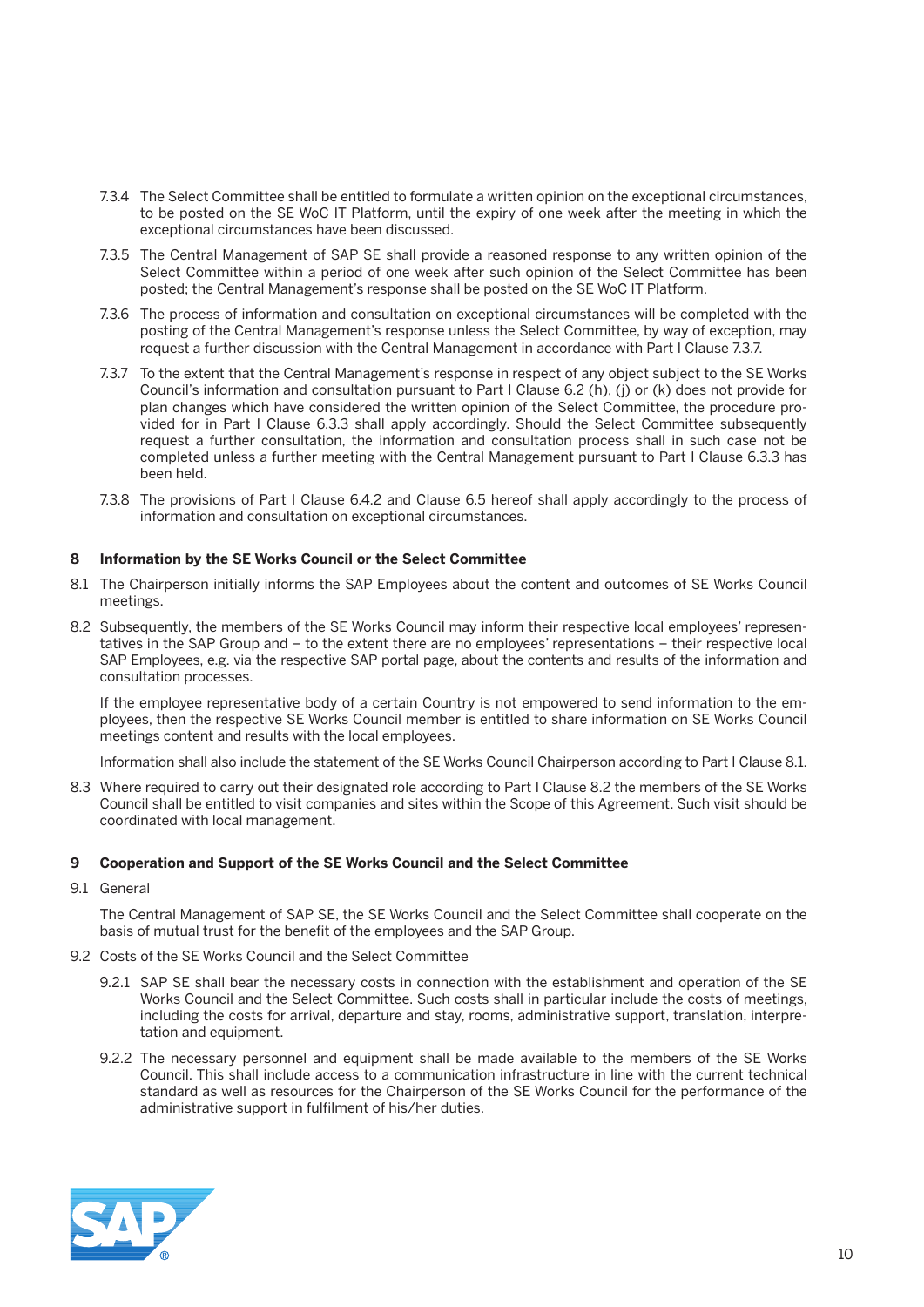#### 9.3 IT Support – SE WoC IT Platform and SE WoC Shared Spaces

An IT platform ("**SE WoC IT Platform**") and shared spaces shall be set up for the SE Works Council.

 The SE WoC IT Platform and the shared spaces shall assure confidentiality – only authorized members of SE Works Council, SE Works Council assistants, and Central Management shall have right to access the documents.

 The Central Management shall use the common shared space of this Platform for the postings ("**Posting**") required under this Agreement to and for the SE Works Council and the Select Committee.

 The members of the Select Committee shall be informed immediately of a Posting by email. The Posting constitutes receipt of the respective Document by the SE Works Council and the Select Committee respectively.

 For the members of the SE Works Council, an additional shared space shall be provided, which shall exclusively be reserved to the members of the SE Works Council for their internal communication.

9.4 Language and Translations

 In line with SAP Group's standard practice, the language in the SAP SE Works Council and the Select Committee and in the communication between Central Management, SE Works Council and Select Committee is English. Consequently, all oral and written communication shall be in English.

 Costs for translation and interpretation services for the SE Works Council and/or the Select Committee will be borne by SAP SE as appropriate.

 The Select Committee will decide in which cases and into which languages any translations or interpretation services are required.

9.5 Experts

 For each meeting of the SE Works Council and/or the Select Committee to be held according to Part I Clause 6 and 7 one external legal counsel may be consulted. In addition, in case of a matter of information and consultation according to Part I Clause 6.2 (h), (j) or (k) the SE Works Council and/or the Select Committee may obtain support from another expert for each of these matters. Experts may also be representatives of trade unions represented in the SAP Group.

9.6 Training

 Members of the SE Works Council may participate in learning and educational events to the extent they impart knowledge necessary for the discharge of the SE Works Council's duties.

 The SE Works Council must notify the Central Management of the attendance and the timing of such training events in good time.

 When scheduling training, the company's operational requirements must be taken into account. Possible subjects for training events are for example: working conditions, European labor laws, business administration, intercultural communication, language courses, company organization, team building.

9.7 Honorary Activity, Release from Work Duties

 The members of the SE Works Council and their substitutes shall hold their office as an honorary office without remuneration.

 The members of the SE Works Council shall be released from their professional activities without a reduction in pay insofar as this is required for the proper carrying out of their duties.

 Before taking leave for activities of the SE Works Council, a member of the SE Works Council must inform the direct manager and/or local management in good time.

 The time required for the discharge of the duties of a member of the SE Works Council, such as taking part in meetings, trainings, exchange of information with the substitutes and local representative bodies, travelling time, and related activities, is considered working time and bonus-relevant activity within the meaning of the applicable SAP policies (e.g. bonus plans, travel policies).

Further details shall be laid down in a separate agreement of proceedings.

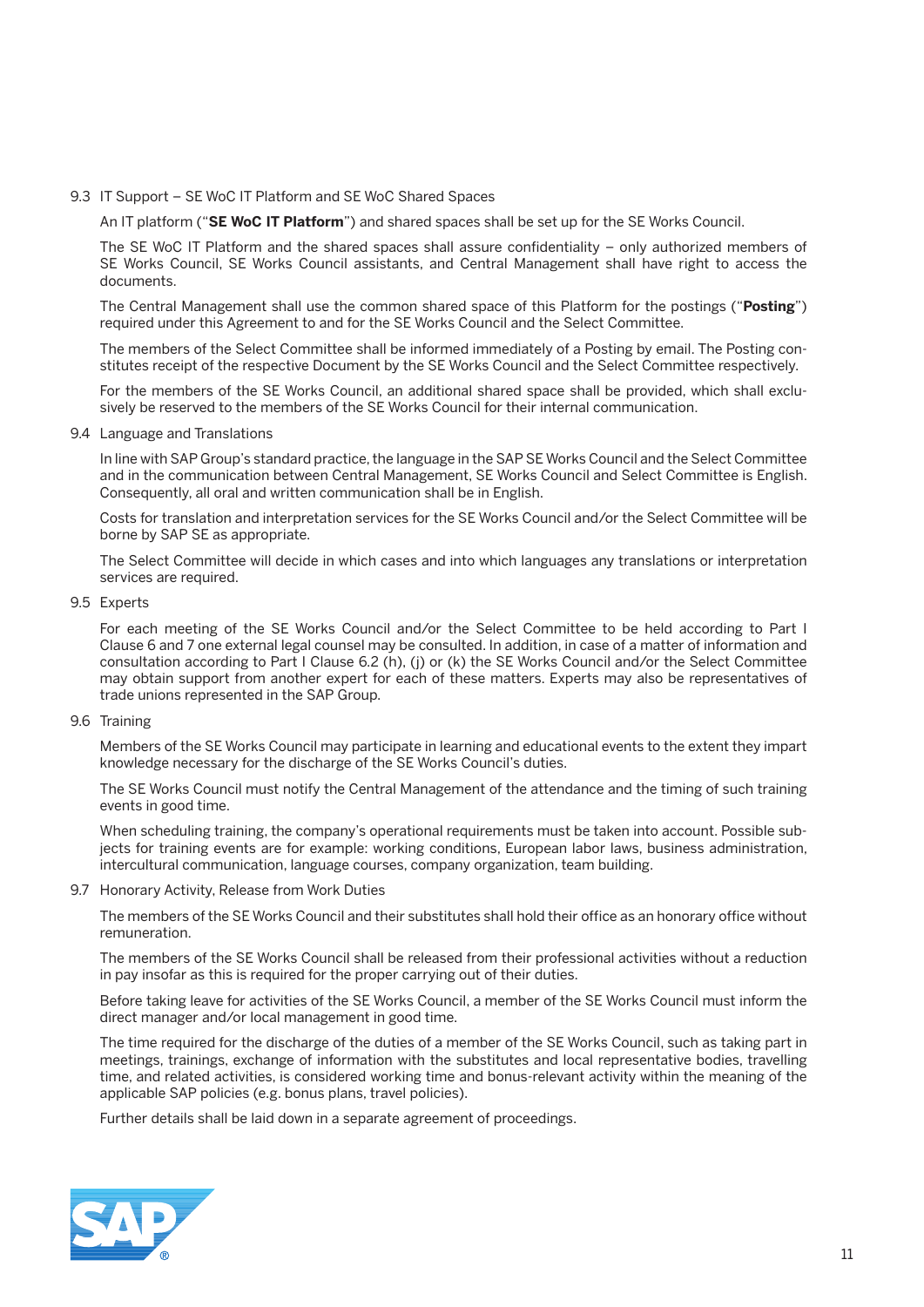#### **10 Prohibition of discriminatory and preferential Treatment of Members of the SE Works Council**

 The members of the SE Works Council shall not be impeded in or prevented from the performance of their activity. They must not be discriminated against or given favourable treatment because of their activity. Any ordinary notice of termination of a member of the SE Works Council during the term of their office or during the period of one year after termination of their office is prohibited. Dismissals for cause (*aus wichtigem Grund*) are permitted. Before a dismissal for cause is issued, the Select Committee is to be heard in respect of the reasons for the dismissal.

 A reallocation resulting in the loss of membership in the SE Works Council is permitted only with the consent of the affected member or with the consent of the SE Works Council.

 The members of the SE Works Council shall be released from work for the performance of their duties under this Agreement with continuation, and without reduction, of their remuneration (Part I Clause 9.7 of this Agreement).

The above stipulations apply to substitute members upon assuming the office.

#### **11 Secrecy, Confidentiality**

With regard to secrecy and confidentiality, the legal provisions of Section 41 of the SEBG shall apply.

#### **12 Rights of Involvement of the Employees in the Countries, Transitional Provisions**

 The information and consultation rights of the employees and employees' representations under national laws and practices in the Countries within the Scope of this Agreement shall not be affected by this Agreement, except for the provisions of the Act on European Works Councils (Europäisches Betriebsräte-Gesetz – "**EBRG**").

 The information and consultation processes under national laws and practices and the information and consultation process under this Agreement shall commence at the same time.

 The European Works Council established at SAP AG shall remain in office in the transitional period until the constitutive meeting of the first SE Works Council; in this transitional period, the provisions applicable to the European Works Council so far shall remain applicable.

 Upon the constitutive meeting of the first SE Works Council, the office of the European Works Council shall terminate and the Act on European Works Councils and the Agreement on the Establishment of an SAP European Works Council of 24 November 2011 shall cease to apply.

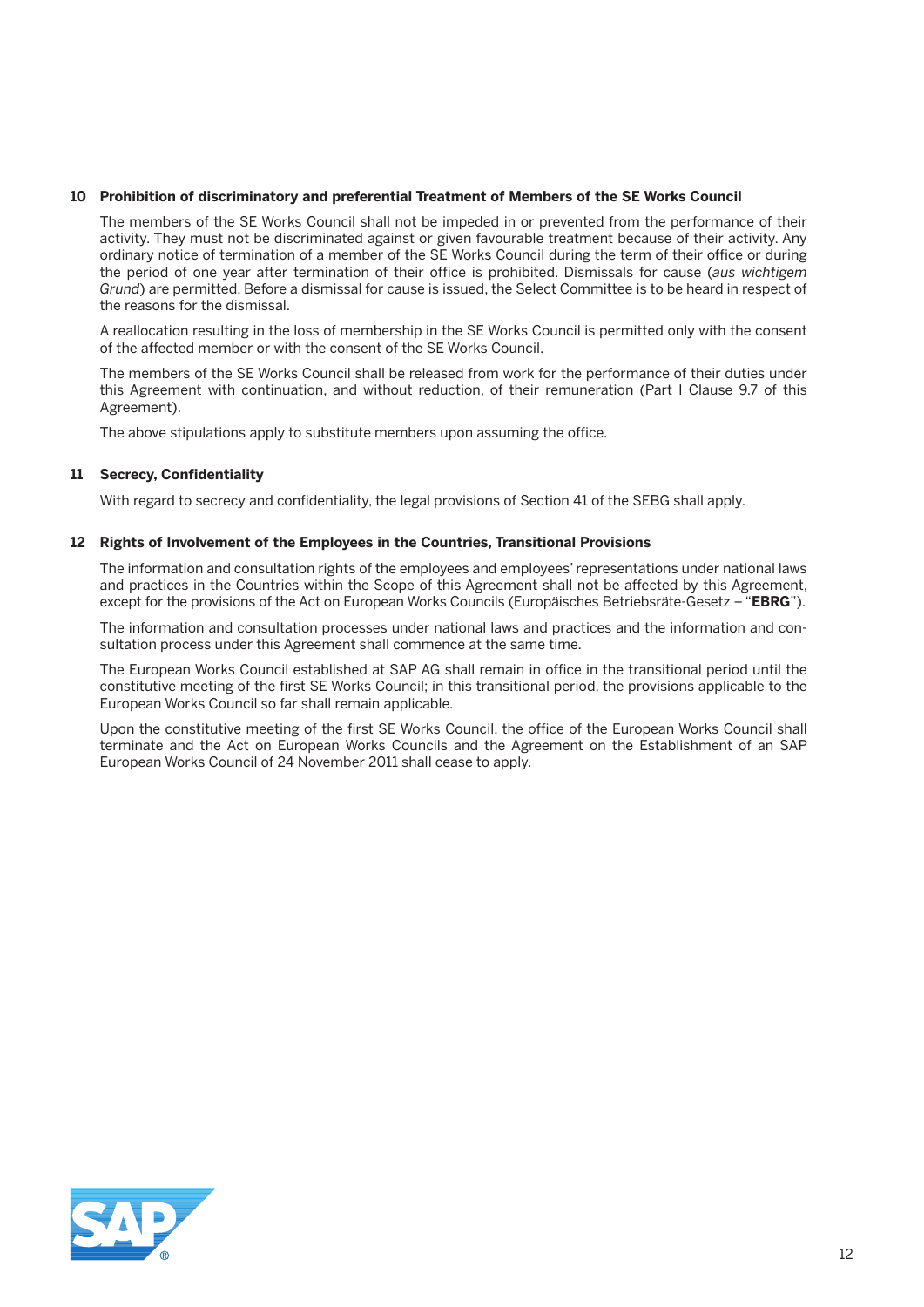## **Part II: Participation in the Supervisory Board of SAP SE**

#### **1 Two-tier Corporate Governance System**

 The statutes of SAP SE ("**Statutes**") will provide for a two-tier system with an Executive Board and a Supervisory Board. This Part II of this Agreement therefore governs the participation of the SAP Employees in the Supervisory Board of SAP SE.

#### **2 Composition of the Supervisory Board of SAP SE**

- 2.1 The Supervisory Board of SAP SE shall consist of an equal number of shareholders' representatives and employees' representatives, i.e. one half of its members shall be appointed on the nomination of the employees ("**Employees' Representatives**").
- 2.2 The Supervisory Board of SAP SE shall consist of 18 members and consequently nine Employees' Representatives, until the Statutes are amended to the effect that the Supervisory Board shall in the future comprise twelve members and consequently six Employees' Representatives. Such statute amending resolution may be resolved at the earliest in the ordinary general meeting 2018 and shall be subject to an identical proposal of the Supervisory Board and the Executive Board to amend the Statutes to that effect pursuant to Section 124 (3) Stock Corporation Act.

 In the Supervisory Board meeting that decides on such proposal to amend the Statutes the SE WoC Chairperson gets the opportunity to present the opinion of the SE WoC.

2.3 The amendment of the Statutes shall be made so as to apply only to the new term of office of the Supervisory Board commencing after the amendment became effective (i.e., at the earliest with effect as of the term of office beginning with the conclusion of the general meeting 2019).

#### **3 Procedure for Determining the Nominations for the Appointment of the Employees' Representatives**

3.1 Principles

 The Employees' Representatives on the Supervisory Board of SAP SE and their personal substitutes shall be appointed by the SE Works Council.

 To the extent that the appointment is based on nominations from Countries, the SE Works Council shall establish that the nominations comply with the requirements stipulated in this Agreement. In all other respects, the SE Works Council is bound by the nominations made from within the Countries.

 Only SAP Employees and members of employee unions represented in the SAP Group may be nominated and appointed to serve as Employees' Representatives on the Supervisory Board of SAP SE. For each Employees' Representative, a personal substitute shall be nominated and appointed.

 The rules of this Agreement on the determination and appointment of Employees' Representatives on the Supervisory Board shall apply to the determination and appointment of the substitutes as well.

- 3.2 Employees' Representatives of the First Supervisory Board of SAP SE
	- 3.2.1 Temporarily appointed as Employees' Representatives on the First Supervisory Board of SAP SE and as substitutes are, for the period until the conclusion of the annual general meeting 2015:

| <b>Seat</b>   | <b>Member</b>          | <b>Substitute</b>       | Country    |
|---------------|------------------------|-------------------------|------------|
|               | Christiane Kuntz-Mayr  | <b>Christine Regitz</b> | Germany    |
| $\mathcal{P}$ | Kurt Reiner            | Sebastian Wagner        | Germany    |
| 3             | Lars Lamadé            | Stefan Hirschenberger   | Germany    |
| 4             | Margret Klein-Magar    | Ulrich Marquard         | Germany    |
| 5             | Mario Rosa-Bian        | Uwe Riegler             | Germany    |
| 6             | Panagiotis Bissiritsas | Robert Kupler           | Germany    |
| 7             | Stefan Schulz          | <b>Torsten Kipping</b>  | Germany    |
| 8             | Catherine Bordelon     | Marc De Gibon           | France     |
| 9             | Steffen Leskovar       | Pascal Demat            | <b>SNB</b> |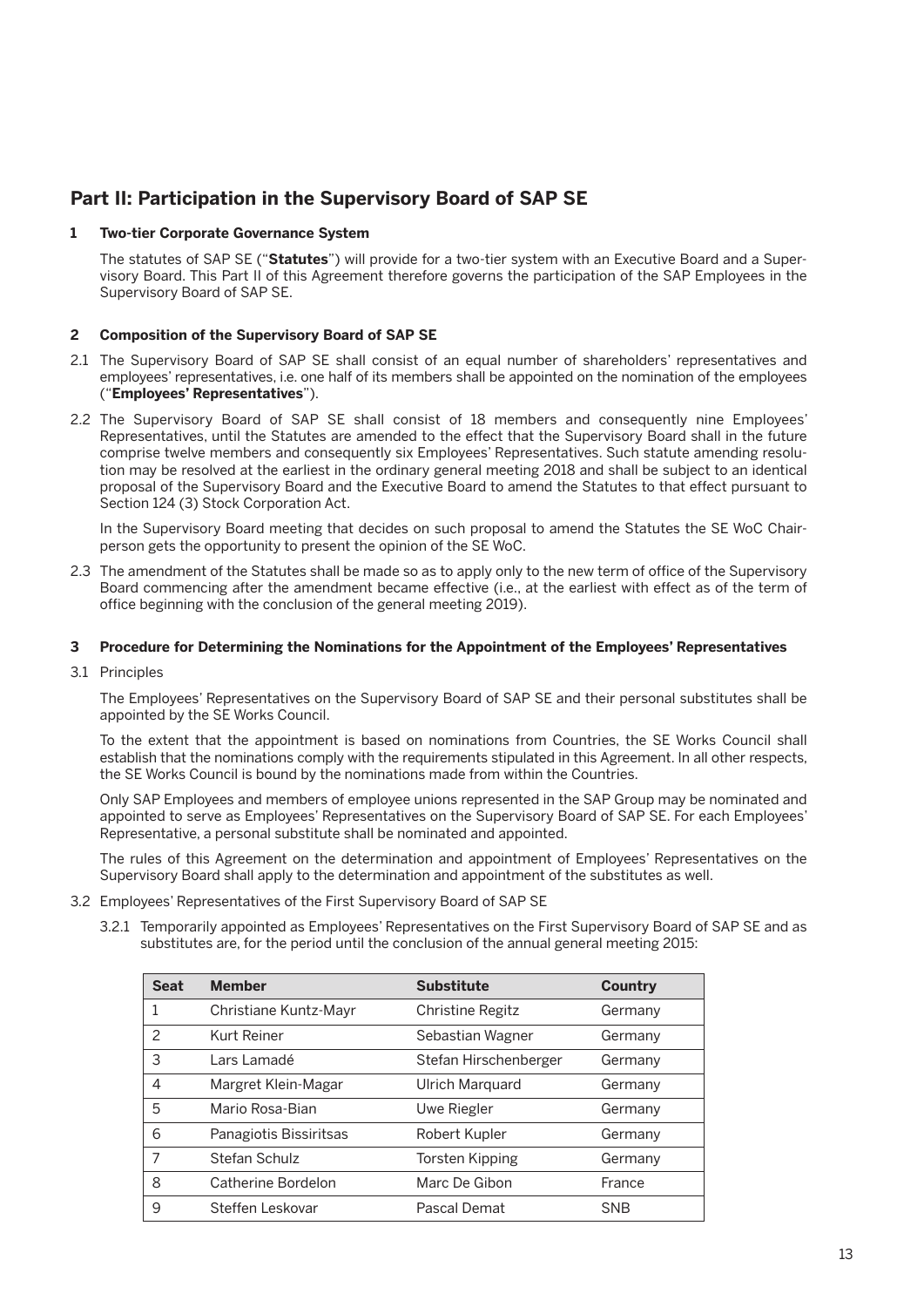The process of determining the final Employees' Representatives on the First Supervisory Board of SAP SE shall commence without undue delay upon this Agreement taking effect. As soon as all final Employees' Representatives have been determined, the SE Works Council shall appoint in its next regular meeting the so determined Employees' Representatives with effect as of the conclusion of the general meeting 2015 for a term of office ending simultaneously with the regular term of office of the shareholders' representatives of the First Supervisory Board of SAP SE. The office of the temporarily appointed Employees' Representatives on the First Supervisory Board ends upon the appointment of the final Employees' Representatives taking effect.

3.2.2 For the final appointment of the Employees' Representatives in the First Supervisory Board of SAP SE, the seats are allocated as follows:

| <b>Seat</b> | Country                                                                                                                                          |  |
|-------------|--------------------------------------------------------------------------------------------------------------------------------------------------|--|
|             | Germany                                                                                                                                          |  |
| 2           | Germany                                                                                                                                          |  |
| 3           | Germany                                                                                                                                          |  |
| 4           | Germany (trade union representatives)                                                                                                            |  |
| 5           | Germany (trade union representatives)                                                                                                            |  |
| 6           | Germany (executives)                                                                                                                             |  |
| 7           | France (country with 2 <sup>nd</sup> highest number of SAP Employees)                                                                            |  |
| 8           | Germany, from the German members of the SE Works Council                                                                                         |  |
| 9           | Member of the SE Works Council from a Country which is not covered by<br>the first eight seats pursuant to determination by the SE Works Council |  |

 In all other respects, the rules for the determination of Employees' Representatives in Part II Clause 3.3 below shall apply. The substitutes for the Employees' Representatives for the eighth and ninth seats shall also be determined by the SE Works Council from among the members of the SE Works Council, if possible from the same Country as the Employees' Representative.

3.3 Procedure for Nominations for the Appointment of Employees' Representatives for a Supervisory Board with 18 Members

 Where the Supervisory Board of SAP SE consists of 18 members and consequently nine Employees' Representatives, the nominations for the appointment of the Employees' Representatives on the Supervisory Board of SAP SE shall be governed by the following provisions.

3.3.1 Except for the first Supervisory Board (in respect of which the allocation of seats is as provided for in Part II Clause 3.2.2), the SE Works Council shall allocate the seats for the Employees' Representatives on the new Supervisory Board of SAP SE ("**Employee Seats**") to the Countries in due time prior to the end of the ordinary term of office of the Employees' Representative on the Supervisory Board, but no later than nine months before the appointment of the new Employees' Representatives.

 The first seven of the Employee Seats shall be allocated in proportion to the numbers of SAP Employees employed in the individual Countries (d'Hondt method), provided that if the first six seats are allocated to one Country, the seventh seat is for the Country with the second highest number of SAP Employees. The number of SAP Employees as at the end of the next to last calendar month before the Employee Seats are allocated by the SE Works Council shall be decisive.

 The eighth seat is allocated to the Country represented in the SE Works Council with the highest number of SAP Employees. A member of the SE Works Council from that Country determined by the SE Works Council shall then be appointed Employees' Representative on the Supervisory Board.

 The ninth seat is allocated to a Country not already allocated a seat in the Supervisory Board but represented on the SE Works Council. The member of the SE Works Council from that Country shall then be appointed Employees' Representative on the Supervisory Board.

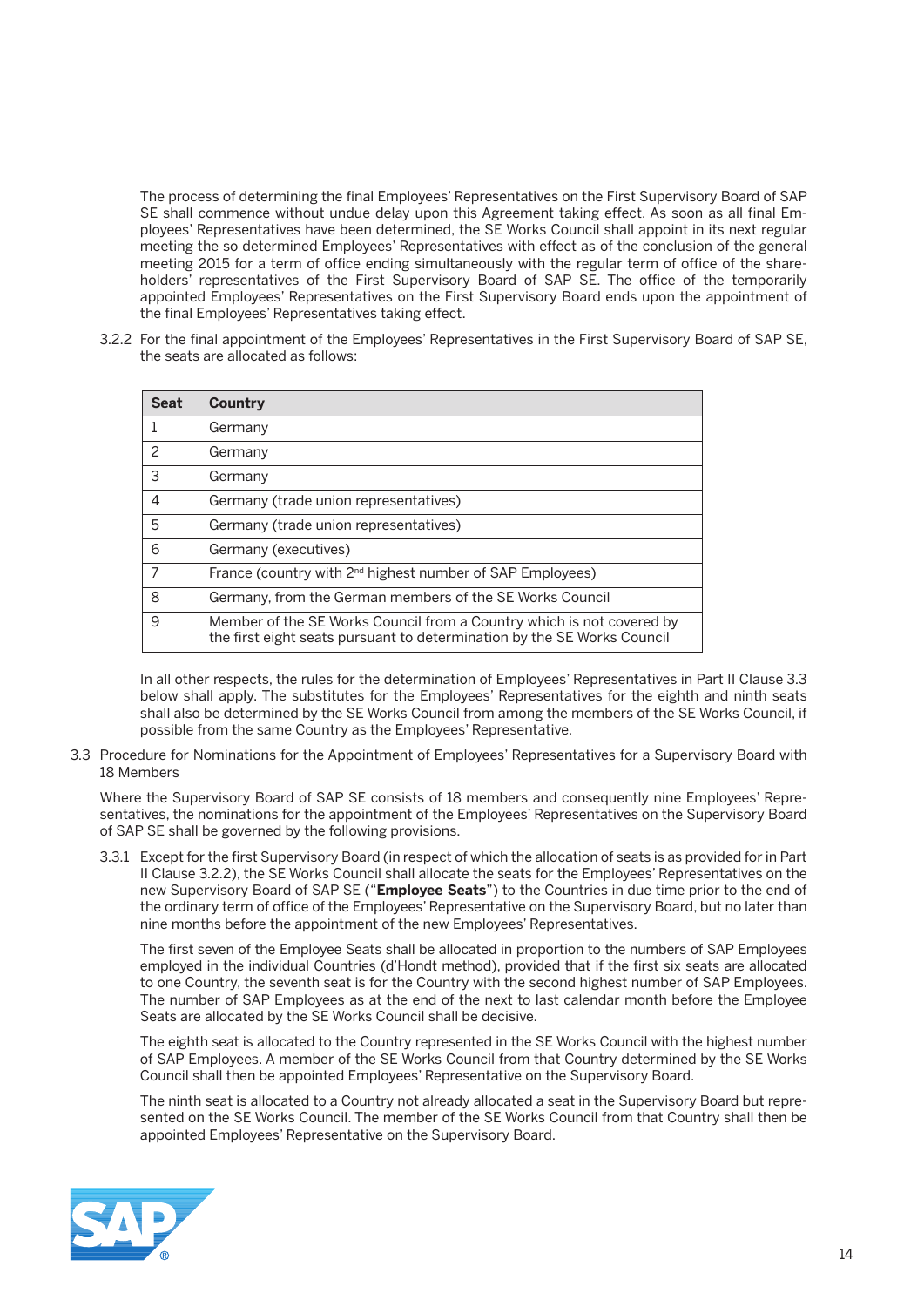The substitutes for the Employees' Representatives for the eighth and ninth seats shall also be determined by the SE Works Council from among the members of the SE Works Council, if possible from the same Country as the Employees' Representative.

- 3.3.2 In respect of the seats among the first seven Employee Seats allocated to Germany, the nominations for Employee Representatives are made by direct vote of all SAP Employees with their principal place of employment in Germany. The provisions of the Third Election Ordinance of the Participation Act 1976 (*Dritte Wahlordnung zum Mitbestimmungsgesetz 1976*) ("**3. WO**") shall apply *mutatis mutandis* to the direct vote, subject to the following provisions:
	- The vote is direct, a vote through delegates is not permitted;
	- The vote in each of the ballots follows the principles of majority vote. A vote on the basis of lists is excluded. Every voter has the number of votes equaling the number of seats to be distributed. It is not permitted to accumulate votes (*Kumulieren*) (i.e. assign more than one vote to one candidate);
	- The vote is done by absentee voting only. This also applies to executive employees;
	- The group works council shall determine the election committee for all group companies in Germany. It shall exercise all duties assigned to election committees by the 3. WO;
	- • Seats are reserved for representatives of trade unions represented in SAP Group in Germany: if Germany is allocated at least four out of the first seven seats – one seat, and if Germany is assigned at least six seats out of the first seven seats – two seats;
	- • Executive employees are reserved a seat on SAP SE's supervisory board only if Germany has five seats among the first seven seats. The provisions of the 3. WO Section 3 Subsection 3 will apply subject to the uniform election committee organizing the elections;
	- • The election of the union representative(s) and the executive employees' representative and the election in respect of the seats subject to the group works council's election proposal (cf. last bullet point) shall each be carried out in separate ballots;
	- All SAP Employees with their principal place of work in Germany with the exception of groups listed in Section 5 (3) Works Constitution Act may submit election proposals for the remaining seats. Election proposals must be signed by a fifth or 100 SAP Employees with their principal place of work in Germany;
	- To the extent that fewer election proposals than necessary are submitted for the seats reserved for the union representative(s) or the executive employees, these seats will be filled from the group works council's election proposals. The same applies if the SAP Employees do not submit a sufficient number of election proposals.
- 3.3.3 For Countries other than Germany, the procedure for determining the nominations for the first seven Employee Seats shall be governed by the relevant national provisions on the election or appointment of the Employees' Representative on the Supervisory Board applicable in the individual Countries from which the Employees' Representatives are to be determined. To the extent that the Countries do not provide for rules on the determinations for the seats allocated to them, the right to nominate shall rest with the SE Works Council.
- 3.3.4 The procedure of nominating and appointing the Employees' Representative on the Supervisory Board shall be completed in due time prior to the general meeting of shareholders that appoints the shareholders' representatives on the new Supervisory Board. The last annual meeting of the SE Works Council prior to this general meeting of shareholders is to be scheduled accordingly.
- 3.4 Procedure for Nominations for the Appointment of Employees' Representatives for a Supervisory Board with 12 Members

 Where the Supervisory Board of SAP SE consists of twelve members and consequently six Employees' Representatives, the nominations for the appointment of the Employees' Representatives on the Supervisory Board of SAP SE shall be governed by the following provisions:

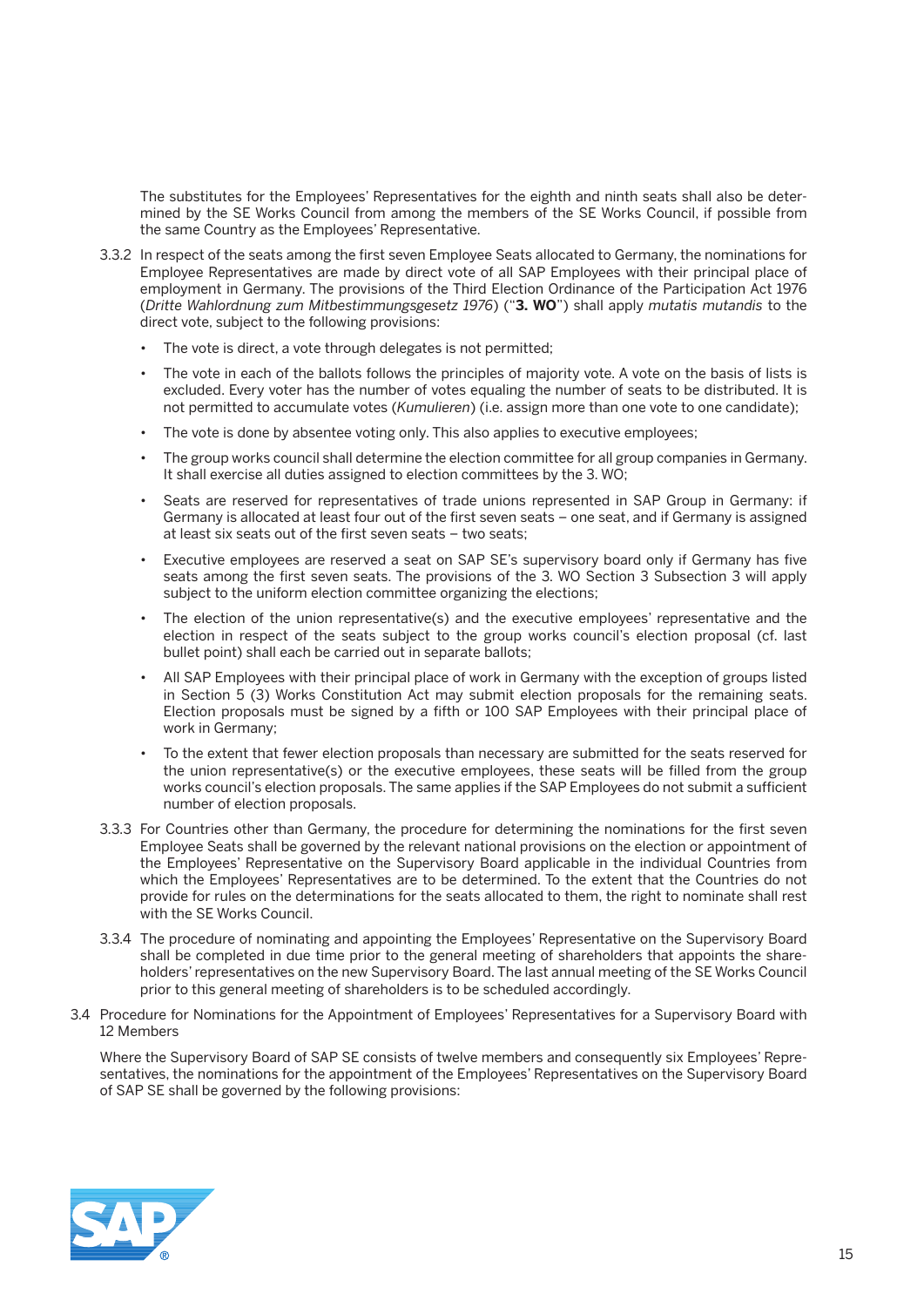3.4.1 The SE Works Council shall allocate the seats for the Employees' Representatives on the new Supervisory Board of SAP SE to the individual Countries in due time prior to the end of the ordinary term of office of the Employees' Representative on the Supervisory Board, but no later than nine months before the appointment of the new Employees' Representatives.

 The first four of the Employee Seats shall be allocated in proportion to the numbers of SAP Employees employed in the individual Countries (d'Hondt method). The number of SAP Employees as at the end of the next to last calendar month before the Employee Seats are allocated by the SE Works Council shall be decisive.

 The fifth seat shall go to an SE Works Council member determined by the SE Works Council from a country that in the allocation process for the first four seats according to the d'Hondt method was not allocated a seat. The sixth seat shall go to another SE Works Council member determined by the SE Works Council. The substitutes for the Employees' Representatives for the fifth and sixth seats shall also be determined by the SE Works Council from among the members of the SE Works Council, if possible from the same Country as the Employees' Representative.

- 3.4.2 In respect of the seats among the first four Employee Seats allocated to Germany, the nominations for Employee Representatives are made by direct vote of all SAP Employees with their principal place of employment in Germany. The provisions of the Third Election Ordinance of the Participation Act 1976 (*Dritte Wahlordnung zum Mitbestimmungsgesetz 1976*) ("**3. WO**") shall apply *mutatis mutandis* to the direct vote, subject to rules of this Employee Involvement Agreement and the following provisions:
	- The vote is direct, a vote through delegates is not permitted;
	- The vote is done by absentee voting only and follows in each of the ballots the principles of majority vote, a vote on the basis of lists is excluded for each of the ballots;
	- Every second seat for Germany is reserved for representatives of the Group Works Council. Only the Group Works Council is eligible to propose candidates for these seats, and the candidates are from among SAP Employees with the exception of the executive employees. The election proposal from the Group Works Council must have at least twice as many candidates (and personal substitutes) as seats are reserved for the Group Works Council. The election of the supervisory board members for the seats reserved for the Group Works Council takes place in a ballot separate from the general employees representatives ballots, but at the same time;
	- • Employees, executive employees and trade unions represented in SAP Group may make election proposals for the remaining seats. Election proposals of the employees require 100 supporting signatures of employees, election proposals of executive employees will be determined via preelection. Each proposal for election may list one or two candidates for the office of employees' representative in the supervisory board but must list for each candidate a personal substitute; each trade union can make one election proposal.
	- Executive employees and trade unions are not entitled to reserved seats on the supervisory board of SAP SE;
	- • For the pre-election regarding the determination of the election proposals for the executive employees the provisions of the 3. WO, Section 3 Subsection 3 will apply subject to the election committee organizing the elections. The two candidates with the best ranking and their substitutes are nominated for the elections.
	- • Except for the separate ballot for the representatives of the Group Works Council, there are no other separate ballots;
	- • On the ballot card, the election committee shall list, for each ballot separately, all properly proposed candidates and their respective substitutes observing the listing requirements in Section 44 (2) 3. WO in alphabetical order of the candidate's last name. In respect of proposals from trade unions, the ballot card shall indicate the trade union which has proposed the candidate and their respective substitute;
	- The election committee is determined by the group works council. It shall exercise all duties assigned to election committees by the 3. WO.

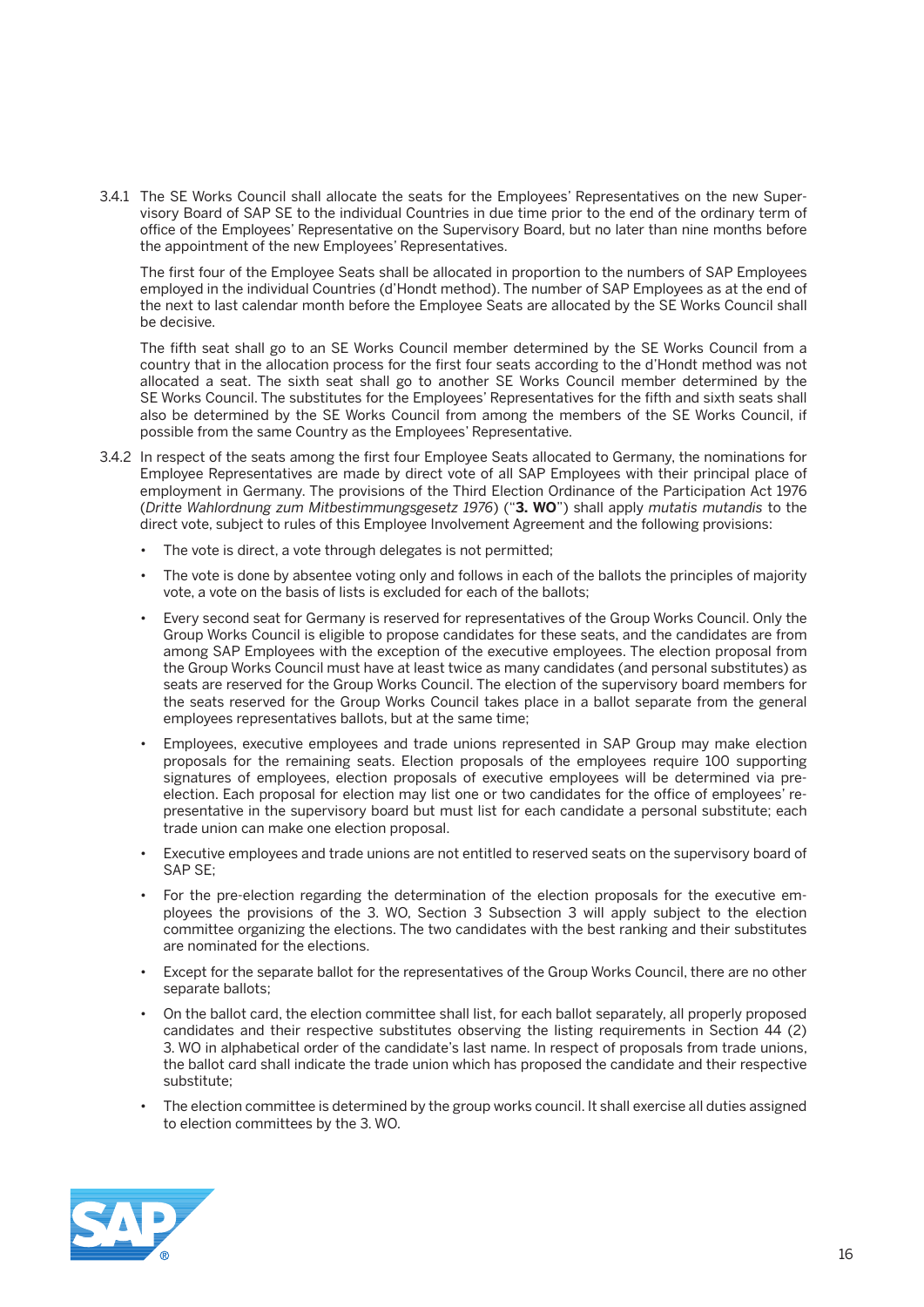- 3.4.3 For Countries other than Germany, the procedure for determining the nominations for the first four Employee Seats shall be governed by the relevant national provisions on the election or appointment of the Employees' Representative on the Supervisory Board applicable in the individual Countries from which the Employees' Representatives are to be determined. To the extent that the Countries do not provide for rules on the determinations for the seats allocated to them, the right to nominate shall rest with the SE Works Council.
- 3.4.4 The procedure of nominating and appointing the Employees' Representative on the Supervisory Board shall be completed in due time prior to the general meeting of shareholders that appoints the shareholders' representatives on the new Supervisory Board. The last meeting of the SE Works Council prior to this general meeting of shareholders is to be scheduled accordingly.

#### **4 Term of Office of the Employees' Representatives**

- 4.1 Duration of the term of office
	- 4.1.1 The appointment of the Employees' Representatives on the Supervisory Board of SAP SE shall, subject to the provisions for the Employees' Representatives of the first Supervisory Board of SAP SE pursuant to Part II Clause 3.2, take effect at the same time at which the appointment of the shareholders' representatives on the Supervisory Board takes effect. The term of office of the Supervisory Board members shall be governed by the Statutes, with the Employees' Representatives and the shareholders' representatives being appointed for the same term of office, subject to the provisions for the Employees' Representatives of the first Supervisory Board of SAP SE pursuant to Part II Clause 3.2.
	- 4.1.2 Employees' Representatives on the Supervisory Board may be re-appointed.
	- 4.1.3 Changes in the numbers of employees after the Employee Seats on the Supervisory Board have been allocated or during the term of office of the Employees' Representatives shall not lead to a change in the allocation of Employee Seats on the Supervisory Board of SAP SE.
	- 4.1.4 The term of office of an Employees' Representative on the Supervisory Board shall end prematurely upon the Employees' Representative's ceasing to be an employee of SAP Group. The resumption or the loss of a qualification as executive employee, the assumption or the loss of office as works council member, and/or the assumption of or resignation from an office as SE WoC member shall not affect the office as an Employees' Representative on the Supervisory Board.
	- 4.1.5 To the extent that substitutes have been appointed or determined, they succeed the relevant Employees' Representative on the Supervisory Board if such Employees' Representative's term of office has ended prematurely. If an Employees' Representative's term of office has ended prematurely without the Employees' Representative being succeeded by a substitute, the SE Works Council shall determine and appoint a successor and a personal substitute from the same Country and for the remaining ordinary term of office of the Employees' Representatives whose office has ended.

 In case of a replacement of the ninth seat in case of an 18 member supervisory board or the fifth or the sixth seat in case of a twelve member supervisory board, the SE Works Council remains entitled to use discretion within the rules of Part II Clause 3.3.1, last paragraph, resp. Clause 3.4.1, last paragraph when determining and appointing the new Employees Representative and his substitute.

- 4.2 Revocation of Appointment, Removal and Challenge
	- 4.2.1 An Employees' Representative may be removed from the Supervisory Board of SAP SE before his term of office has expired by the SE Works Council only upon application of a body authorized to make such application. The only body authorised to make such application is the body that nominated the Employees' Representative for appointment by the SE Works Council or, in the case of a direct election, the majority of the employees entitled to vote. In respect of the request for removal of an Employees' Representative from Germany, Section 23 (1) No. 1 and 2, (3) and (4) of the Participation Act 1976 and Sections 88 to 91, Sections 92 to 93 and Section 97 of the Third Election Ordinance of the Participation Act 1976 apply *mutatis mutandis*.

 The SE Works Council shall remove the Employees' Representative in respect of whom a proper removal application has been made.

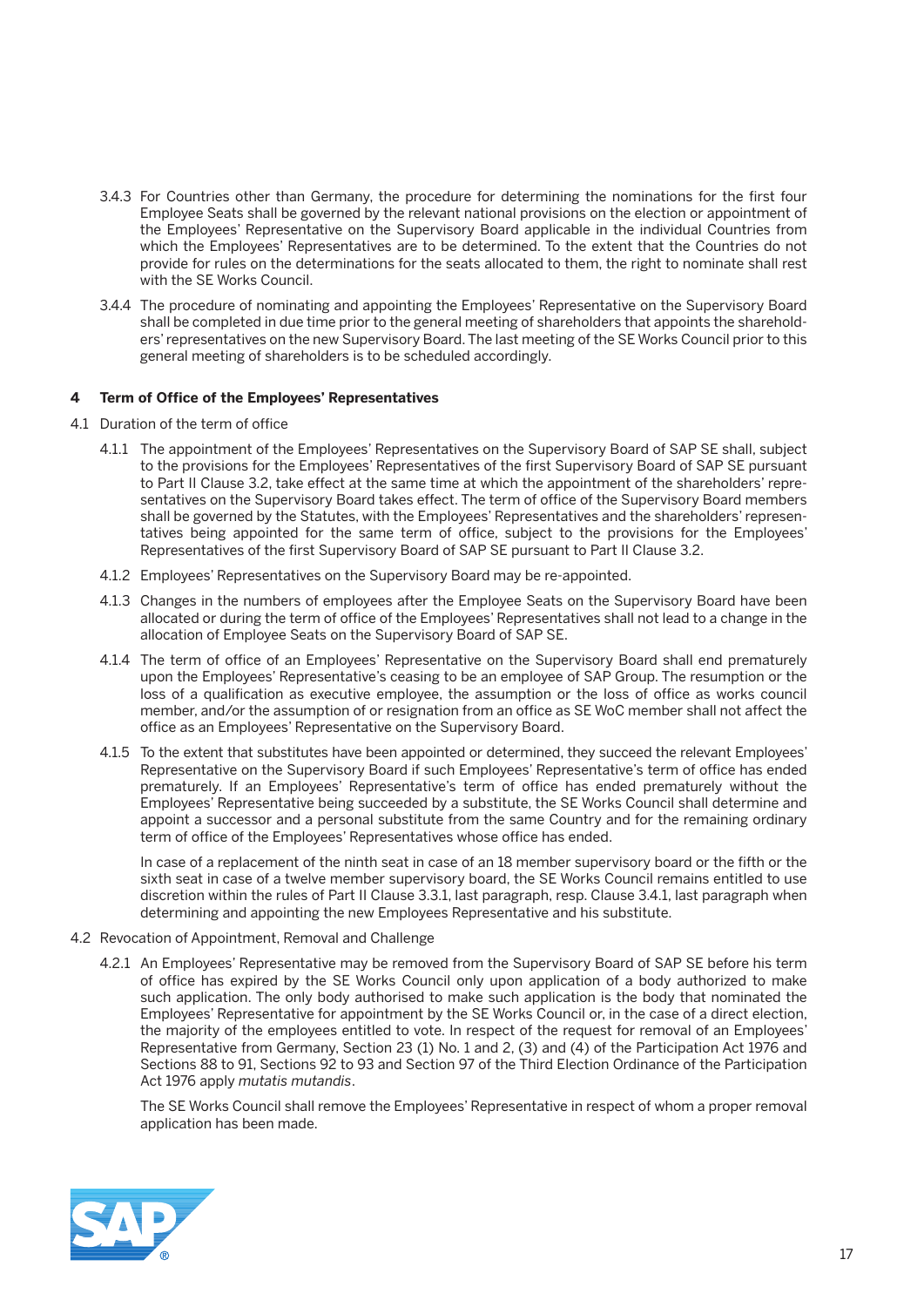- 4.2.2 The removal procedure under Section 103 (3) of the German Stock Corporation Act (*Aktiengesetz* AktG) in conjunction with Article 9 (1) (c) ii) of Council Regulation (EC) No. 2157/2001 of 8 October 2001 on the Statute for a European Company (SE) shall remain unaffected.
- 4.2.3 The election of an Employees' Representative may be challenged if material provisions on the right to vote, eligibility or the election procedure have been violated and such violation has not been remedied, unless the violation could not have changed or influenced the voting results. A challenge may be raised by the SE Works Council or by the Executive Board of SAP SE, and in respect of Employees' Representatives from Germany also the bodies and employee quotas referred to in Section 22 (2) No. 1 to 7 of the Participation Act 1976. The challenge must be raised within one month of the SE Works Council's appointment resolution. The court of exclusive jurisdiction shall be the Employment Court of Mannheim.

#### **5 Rights of the Employees' Representatives**

5.1 General

 The Employees' Representatives on the Supervisory Board of SAP SE shall have the same rights and duties as the Supervisory Board members who represent the shareholders. This applies also to the confidentiality obligations under stock corporation law.

5.2 Prohibition of Discrimination, Protection of the Employees' Representatives

 The provisions in Part I Clause 10 regarding members of the SE Works Council shall apply accordingly to Employees' Representatives on the Supervisory Board of SAP SE.

5.3 Absence from Work

 The Employees' Representatives on the Supervisory Board of SAP SE shall be released from their work without any reduction in their remuneration to the extent that such release is required for the proper performance of their work as Employees' Representatives (including attendance of the meetings of the Supervisory Board, the preparatory meetings of the Employees' Representatives, the general shareholders meetings of SAP SE and the SE Works Council and training and education activities as provided for in Clause 5.4 below).

5.4 Training and Education

 After consultation with the Chairperson of the Supervisory Board, Employees' Representatives on the Supervisory Board of SAP SE may take part in training and education events to the extent these promote abilities required for their work as Employees' Representative on the Supervisory Board of SAP SE. This may include English and German language courses. Operative necessities must be taken into consideration when planning such events. Necessary event fees and costs shall be borne by SAP SE.

5.5 Preparatory meetings for Supervisory Board meetings

 If possible, the Employees' Representatives on the Supervisory Board of SAP SE should prepare each meeting of the Supervisory Board in a preparatory meeting. Upon the Employees' Representatives' request, the Executive Board of SAP SE shall discuss its submissions to the Supervisory Board with the Employees' Representatives in the preparatory meeting. As a rule, the Executive Board shall be represented in preparatory meetings of the Employees' Representatives by the Executive Board member responsible for labour and social affairs (see Part II, Clause 8 of this Agreement).

5.6 Director's & Officer's Liability Insurance

 For each employee representative on the Supervisory Board, the company shall provide the same third-party insurance coverage that is provided for the shareholders' representatives. The required costs shall be borne by SAP SE, to the extent legally permitted.

#### **6 Internal Organization of the Supervisory Board**

6.1 The Supervisory Board elects a Chairperson and one or two deputy Chairpersons for a term corresponding to their office term on the Supervisory Board. One of the deputy Chairpersons shall be elected on proposition of the employee representatives.

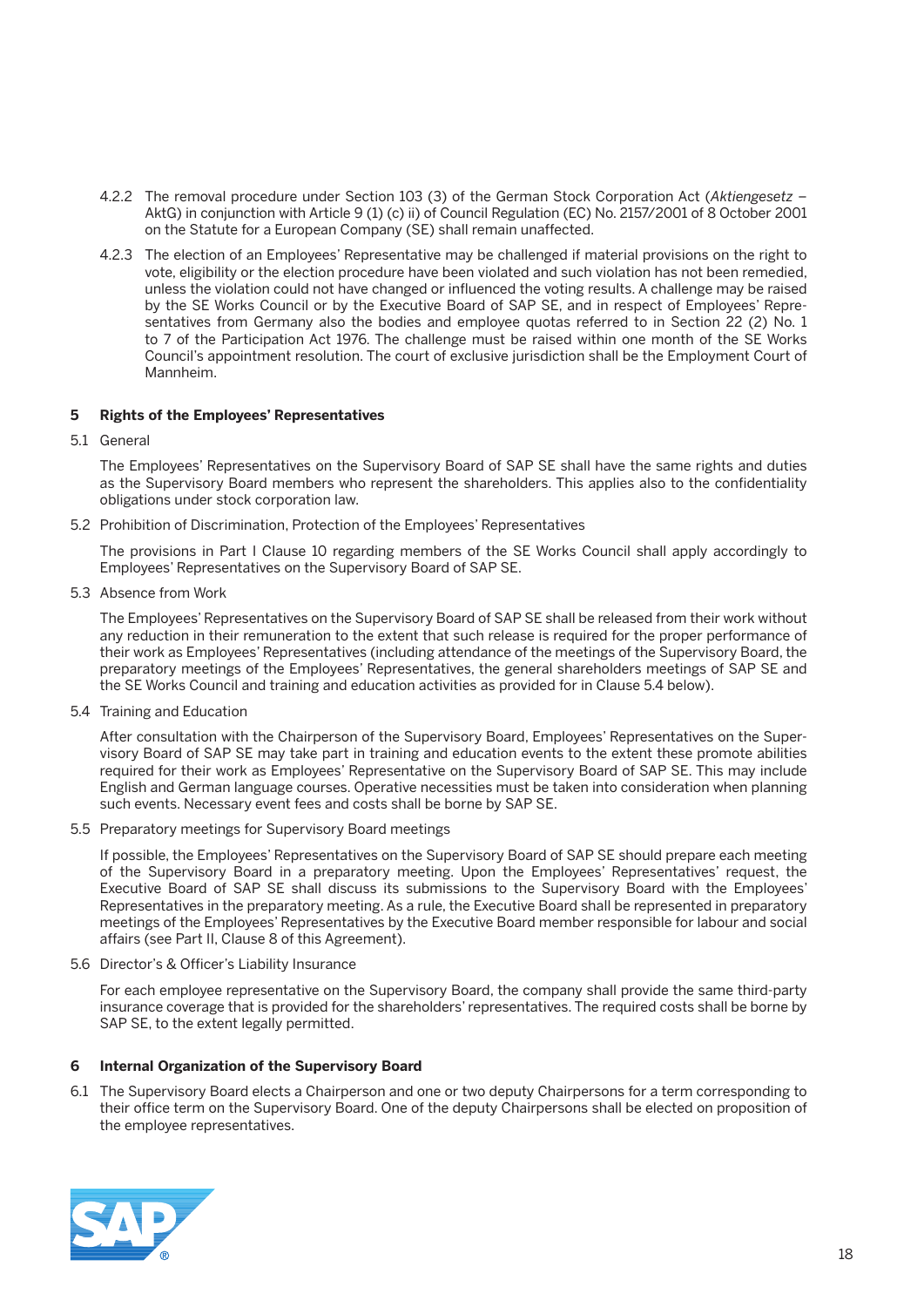- 6.2 Committees of the Supervisory Board
	- 6.2.1 The Supervisory Board committees should not comprise more than eight members; the Supervisory Board's right to organize its own affairs (*Selbstorganisationsrecht*) shall remain unaffected.
	- 6.2.2 The Supervisory Board committees should have equal representation of shareholders' representatives and employee representatives, unless a deviating composition of the respective committee is required or appropriate because of the topics allocated to the respective committee, the law or the provisions of the German Corporate Governance Code.
	- 6.2.3 The deputy Chairperson of the Supervisory Board who has been elected upon proposal of the employee representatives should be a member of the committee coordinating the work of the Supervisory Board and preparing its meetings, provided such a committee is established. The Supervisory Board's right to organize its own affairs (*Selbstorganisationsrecht*) shall remain unaffected.
- 6.3 Business transactions requiring the approval of the Supervisory Board

 Notwithstanding the right of the Supervisory Board to organize its own affairs (Section 19 SEAG) and stipulations in the articles of association in this regard, the Supervisory Board should stipulate that business operations of fundamental importance shall be subject to Supervisory Board approval. Such business operations of fundamental importance include any decisions or measures which could have a significant effect on the company's assets, finances or earnings.

6.4 Languages and translations

 The official language in meetings the Supervisory Board should be German. Interpretation shall be made available for the meetings of the Supervisory Board. On request, each member of the Supervisory Board shall be provided with translations of submissions (motions), reports and other documents in his or her native language, to the extent such translation is required to follow the discussions.

#### **7 Information given to the Supervisory Board by the Executive Board**

 Notwithstanding the existing approval requirements of the Supervisory Board and the reporting obligations of the Executive Board vis-à-vis the Supervisory Board as stipulated in Article 41 of the SE Regulation and in Section 90 of the German Stock Corporation Act (AktG), after consultation with the chairperson of the Supervisory Board, the Executive Board shall inform the Supervisory Board about any crucial business matters which could affect corporate policies, the financial situation of the company or the employee interests. These include any re-organization and restructuring measures which have a significant effect on the employment situation of the Group.

#### **8 Executive Board Member for Labour and Social Affairs**

 One of the members of the Executive Board of SAP SE shall be responsible for "labour and social affairs" as well. This member shall use the official title "labour director". The appointment of the member responsible for "labour and social affairs" shall be subject to Supervisory Board approval.

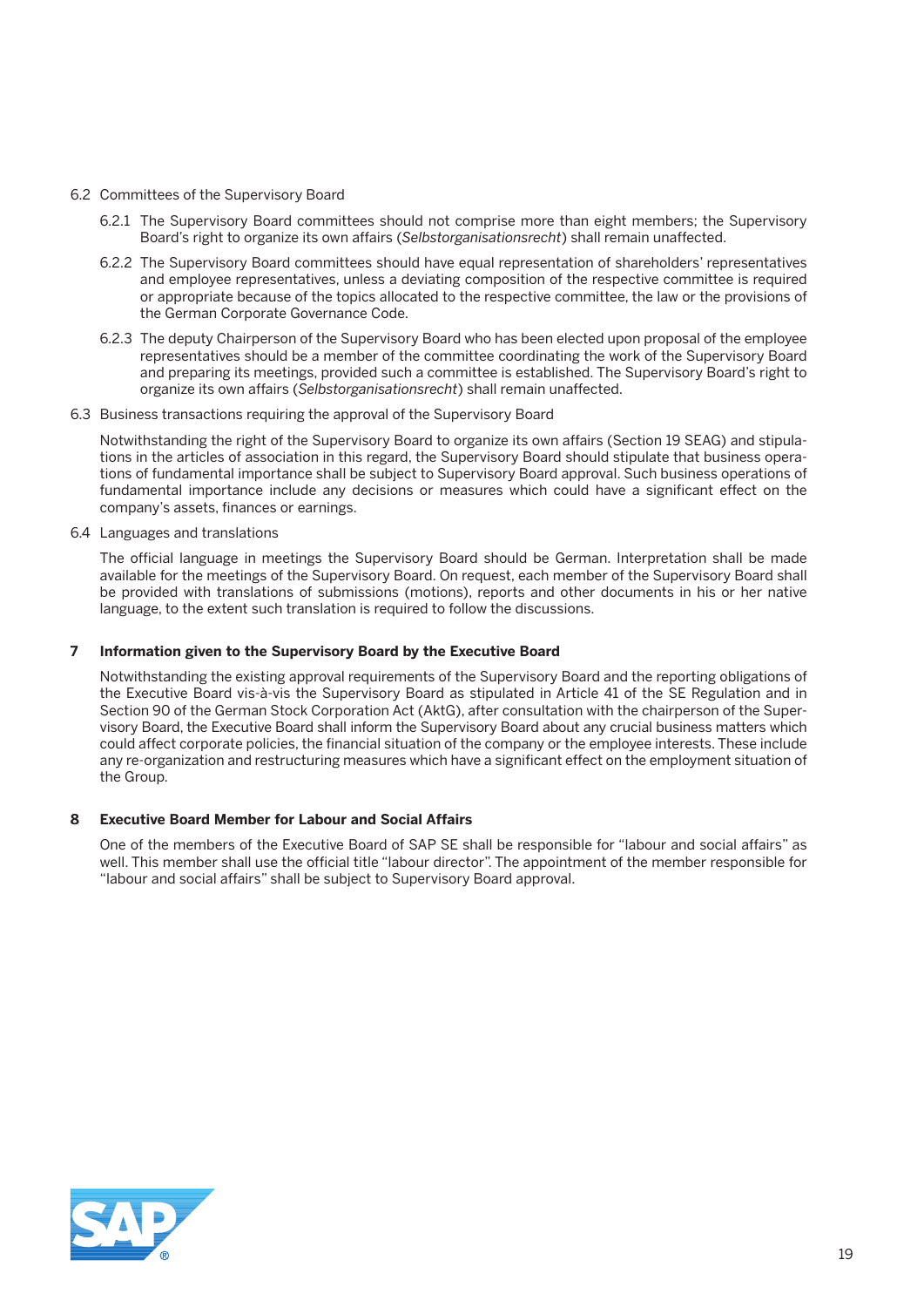# **Part III: Miscellaneous**

#### **1 Duration of the Agreement**

#### 1.1 Entry into Force

 This Agreement shall enter into force upon the registration of the conversion of SAP AG into an SE with the commercial register. Regarding the temporarily appointed Employee Representatives on the first Supervisory Board of SAP SE (Part II, Clause 3.2.1) the Agreement shall enter into force with the signing, but not before the appointment of the shareholders' representatives becomes effective.

#### 1.2 Term and Termination

 This Agreement is entered into for an indefinite term. The Executive Board of SAP SE and the SE Works Council may each give written notice of termination, earliest in calendar year 2020, with a notice period of twelve months to the end of a year. A notice of termination being limited to either Part I or Part II is permitted.

#### 1.3 Legal Consequences of Termination

 If, after notice of termination pursuant to Part III Clause 1.2 (be it notice of a partial termination or notice of termination of the whole Agreement) was given, a new agreement is not entered into by the expiry of the notice period, the terminated provisions of this Agreement shall continue to apply until they have been replaced by a new agreement, but no longer than for a period of two years after the termination has become effective ("**Period of After Effect**"). If the Parties fail to enter into a new agreement within the Period of After Effect, the statutory standard rules applicable of the SEBG as amended from time to time shall apply in relation to the terminated part of this Agreement.

 The SE Works Council holding office when the new agreement enters into force or when the Period of After Effect ends shall remain in office transitionally, with the information and consultation rights provided for in this Agreement, until the constitutive meeting of the new SE Works Councils or – if a new agreement on the involvement of employees does not provide for the formation of an SE Works Councils – until an alternative information and consultation procedure takes effect. The transitional office applies accordingly to the Select Committee.

 A new agreement on the involvement of the employees in SAP SE or – if the Parties fail to enter into a new agreement – the statutory standard rules shall not take effect in relation to the subject-matters provided for in Part II of this Agreement until the ordinary term of office of the Employees' Representative on the Supervisory Board of SAP SE appointed pursuant to Part II of this Agreement has expired. The election or appointment of the new Employees' Representatives, however, shall be governed by the new agreement on the involvement of the employees in SAP SE or – if the Parties fail to enter into a new agreement – the statutory standard rules.

#### 1.4 Amendments to this Agreement

 This Agreement may be amended or supplemented by mutual agreement between the Executive Board of SAP SE and the SE Works Council. Amendments and supplements shall be only valid if made in writing.

#### **2 Reopening of the Negotiations**

 If negotiations are re-opened pursuant to Section 18 (3) of the SEBG, the negotiations shall be conducted between the Executive Board of SAP SE and – instead of the Special Negotiating Body to be newly composed – the SE Works Council together with representatives of the employees affected by the planned structural changes who have not been represented in the SE Works Council so far.

#### **3 German law, Language and Place of Jurisdiction**

 This Agreement on the Involvement of Employees in SAP SE is governed by German law. The German version shall be binding.

 The Employment Court of Mannheim shall have exclusive jurisdiction over any requests or disputes arising from or in connection with this Agreement.

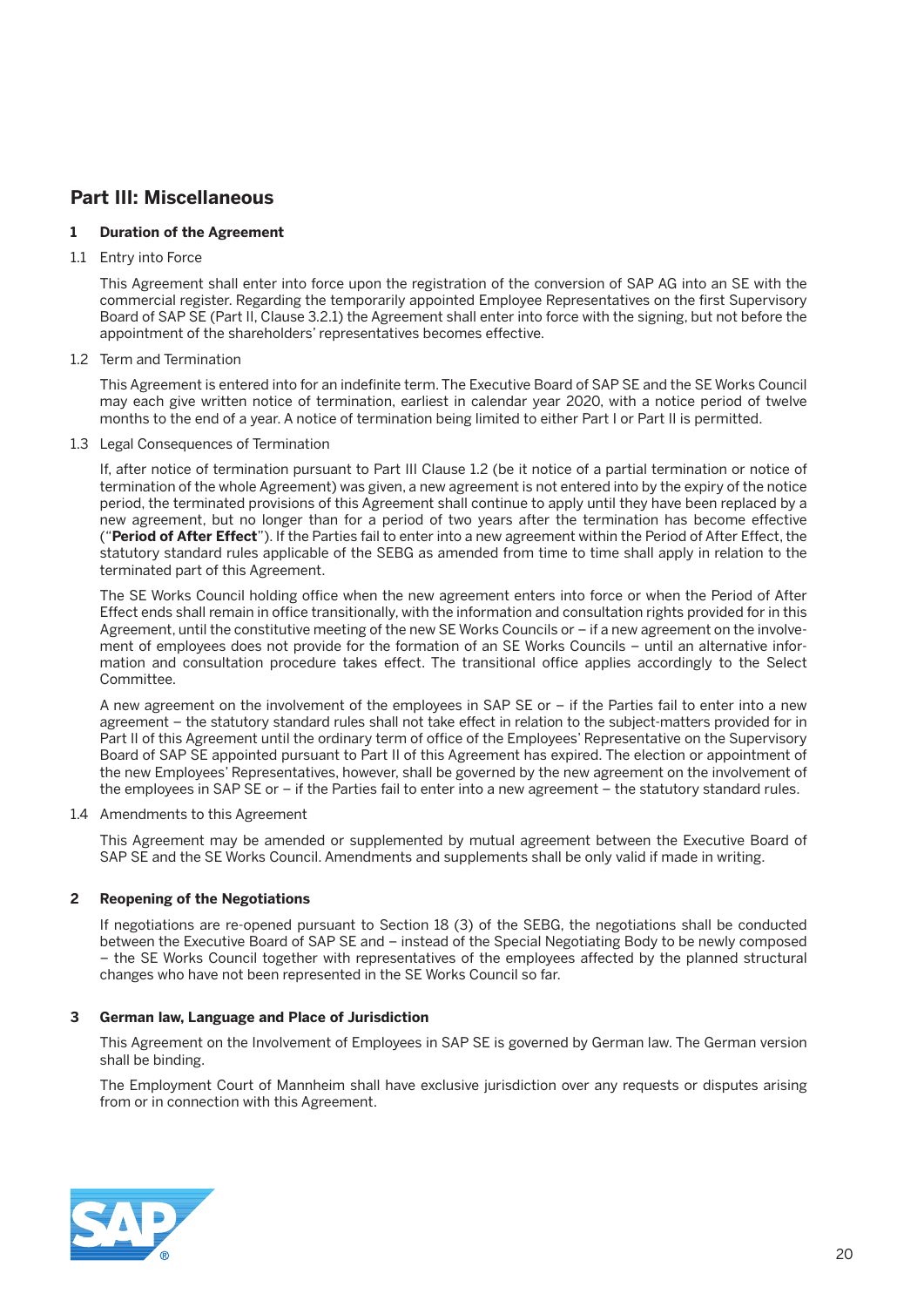Walldorf, 10 March 2014

SAP AG

**Dr. Werner Brandt** Michael Junge (Executive Board member) (Prokurist)

On behalf of the Special Negotiating Body

*Stefan Kohl Catherine Bordelon Evert-Jan Tromp*

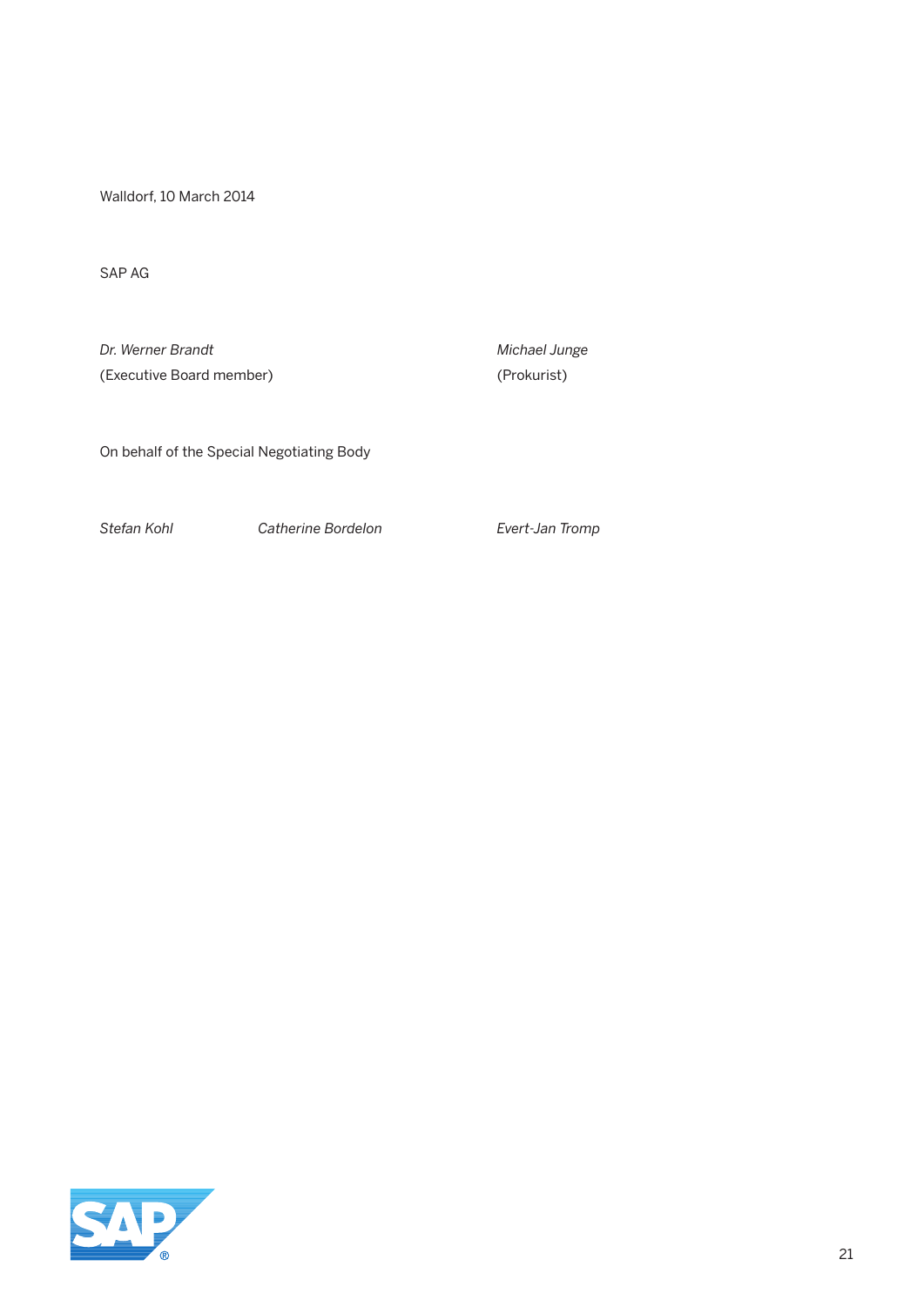### **Annex 1 to the Agreement on the Involvement of Employees in SAP SE**

| <b>Member state</b>   | <b>Seats on the SE</b><br><b>Works Council</b> |
|-----------------------|------------------------------------------------|
| Belgium               | 1                                              |
| <b>Bulgaria</b>       | 1                                              |
| Denmark               | $\overline{1}$                                 |
| Germany               | 7                                              |
| Estonia               | 1                                              |
| Finland               | 1                                              |
| France                | 1                                              |
| Greece                | 1                                              |
| Ireland               | 1                                              |
| Italy                 | 1                                              |
| Croatia               | 1                                              |
| Latvia                | 1                                              |
| Lithuania             | 1                                              |
| Luxembourg            | 1                                              |
| The Netherlands       | 1                                              |
| Norway                | 1                                              |
| Austria               | 1                                              |
| Poland                | 1                                              |
| Portugal              | 1                                              |
| Romania               | 1                                              |
| Sweden                | 1                                              |
| Slovakia              | 1                                              |
| Slovenia              | 1                                              |
| Spain                 | 1                                              |
| Czech Republic        | 1                                              |
| Hungary               | 1                                              |
| <b>United Kingdom</b> | 1                                              |
| Cyprus                | 1                                              |
| <b>Total</b>          | 34                                             |